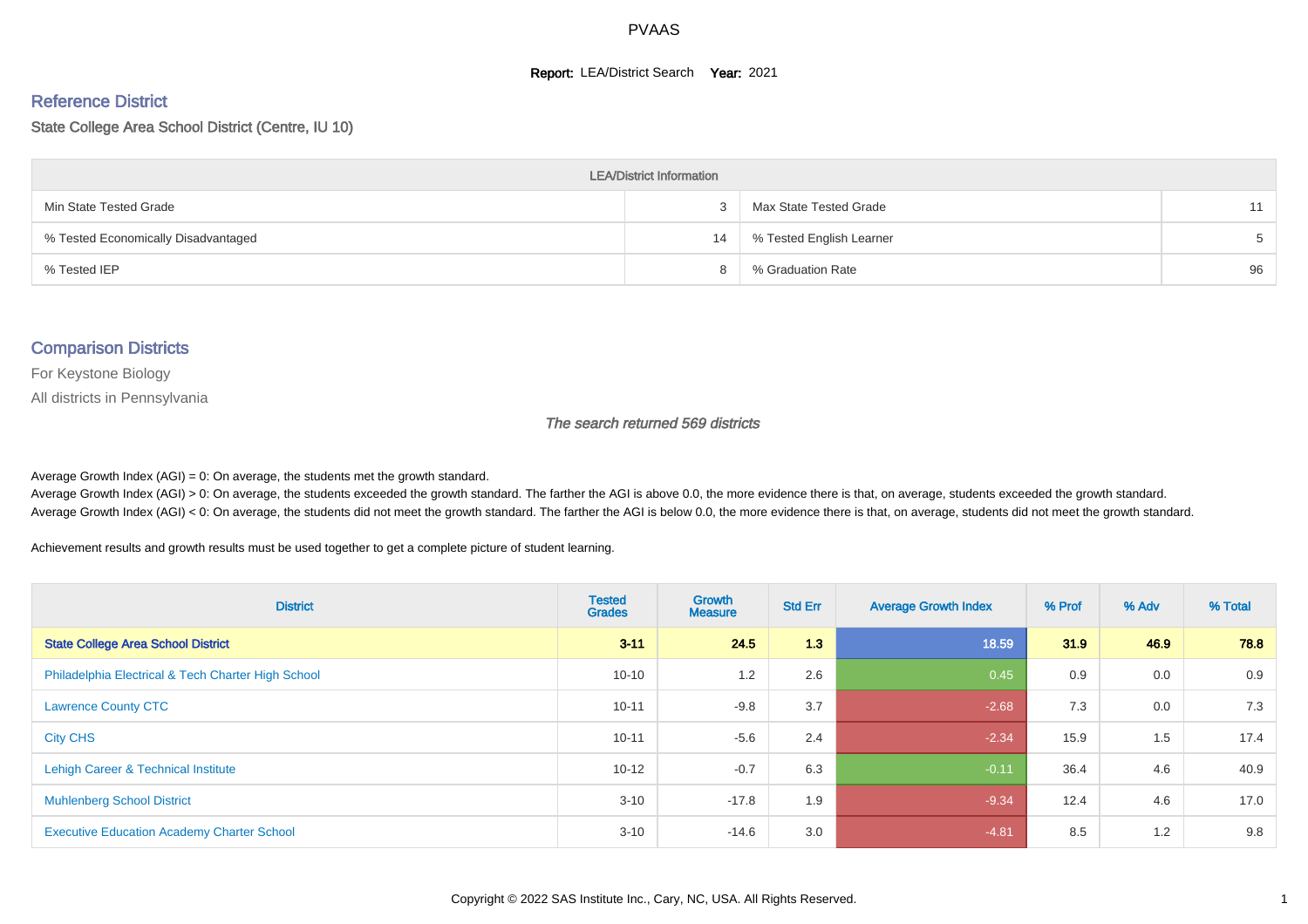| <b>District</b>                               | <b>Tested</b><br><b>Grades</b> | <b>Growth</b><br><b>Measure</b> | <b>Std Err</b> | <b>Average Growth Index</b> | % Prof | % Adv   | % Total |
|-----------------------------------------------|--------------------------------|---------------------------------|----------------|-----------------------------|--------|---------|---------|
| <b>State College Area School District</b>     | $3 - 11$                       | 24.5                            | 1.3            | 18.59                       | 31.9   | 46.9    | 78.8    |
| <b>Chartiers-Houston School District</b>      | $3 - 10$                       | $-16.5$                         | 3.5            | $-4.79$                     | 26.3   | $6.6\,$ | 32.9    |
| <b>Neshannock Township School District</b>    | $3 - 10$                       | $-12.5$                         | 2.7            | $-4.73$                     | 29.0   | 13.0    | 42.0    |
| <b>Mid Valley School District</b>             | $3 - 10$                       | $-11.1$                         | 2.7            | $-4.07$                     | 28.3   | 8.1     | 36.4    |
| <b>Shikellamy School District</b>             | $3 - 10$                       | $-8.3$                          | 2.4            | $-3.42$                     | 20.8   | 18.5    | 39.2    |
| Lackawanna Trail School District              | $3 - 10$                       | $-11.0$                         | 3.3            | $-3.35$                     | 13.1   | 18.0    | 31.2    |
| <b>Wissahickon School District</b>            | $3 - 10$                       | $-5.3$                          | 1.7            | $-3.14$                     | 27.5   | 29.0    | 56.6    |
| Jefferson-Morgan School District              | $3 - 10$                       | $-12.0$                         | 3.9            | $-3.09$                     | 28.6   | 6.1     | 34.7    |
| California Area School District               | $3 - 10$                       | $-13.7$                         | 4.5            | $-3.06$                     | 41.7   | 16.7    | 58.3    |
| <b>Avonworth School District</b>              | $3 - 10$                       | $-6.2$                          | 2.3            | $-2.68$                     | 35.9   | 14.1    | 50.0    |
| <b>Antietam School District</b>               | $3 - 10$                       | $-9.5$                          | 3.7            | $-2.57$                     | 20.9   | 1.5     | 22.4    |
| <b>Carmichaels Area School District</b>       | $3 - 10$                       | $-7.0$                          | 3.1            | $-2.30$                     | 17.8   | 9.6     | 27.4    |
| <b>Yough School District</b>                  | $3 - 10$                       | $-6.2$                          | 2.7            | $-2.27$                     | 28.9   | $8.8\,$ | 37.7    |
| <b>Wyoming Area School District</b>           | $3 - 10$                       | $-5.5$                          | 2.5            | $-2.21$                     | 32.0   | 9.6     | 41.6    |
| <b>West Middlesex Area School District</b>    | $3 - 10$                       | $-7.4$                          | 3.5            | $-2.11$                     | 32.0   | 9.6     | 41.6    |
| <b>Cambria Heights School District</b>        | $3 - 10$                       | $-6.2$                          | 2.9            | $-2.11$                     | 25.0   | 13.0    | 38.0    |
| <b>Sto-Rox School District</b>                | $3 - 10$                       | $-7.0$                          | 3.5            | $-1.99$                     | 3.2    | 0.0     | 3.2     |
| <b>Shanksville-Stonycreek School District</b> | $3 - 10$                       | $-8.6$                          | 5.5            | $-1.55$                     | 17.6   | 23.5    | 41.2    |
| <b>Troy Area School District</b>              | $3 - 10$                       | $-4.7$                          | 3.2            | $-1.46$                     | 22.8   | 16.5    | 39.2    |
| <b>Northeast Bradford School District</b>     | $3 - 10$                       | $-5.0$                          | 3.7            | $-1.35$                     | 30.6   | 4.8     | 35.5    |
| <b>Rose Tree Media School District</b>        | $3 - 10$                       | $-2.8$                          | 2.1            | $-1.33$                     | 35.2   | 29.6    | 64.8    |
| <b>Beaver Area School District</b>            | $3 - 10$                       | $-3.0$                          | 2.5            | $-1.16$                     | 25.8   | 27.8    | 53.6    |
| <b>Harmony Area School District</b>           | $3 - 10$                       | $-5.7$                          | 5.0            | $-1.13$                     | 33.3   | 0.0     | 33.3    |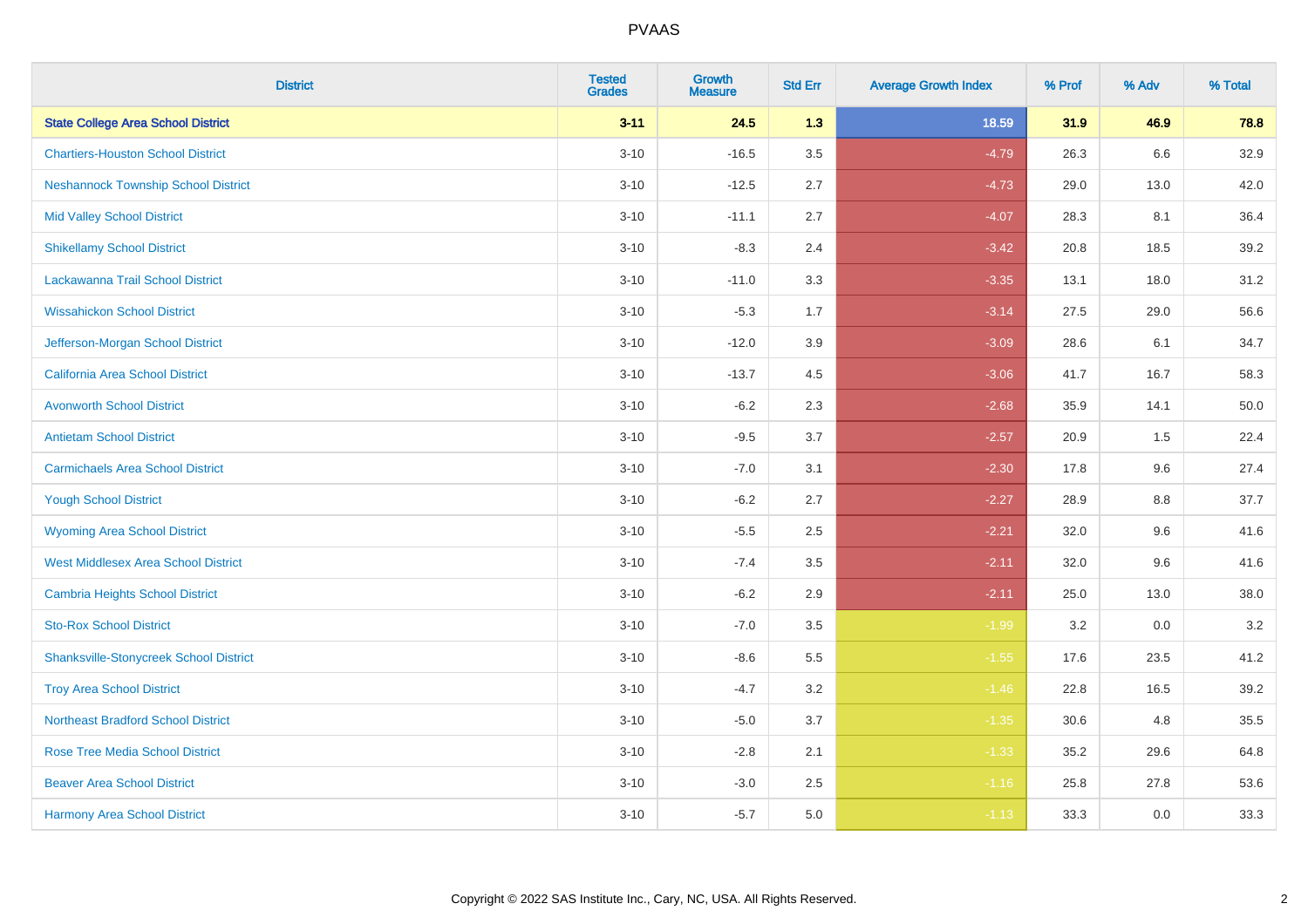| <b>District</b>                            | <b>Tested</b><br><b>Grades</b> | <b>Growth</b><br><b>Measure</b> | <b>Std Err</b> | <b>Average Growth Index</b> | % Prof | % Adv | % Total |
|--------------------------------------------|--------------------------------|---------------------------------|----------------|-----------------------------|--------|-------|---------|
| <b>State College Area School District</b>  | $3 - 11$                       | 24.5                            | 1.3            | 18.59                       | 31.9   | 46.9  | 78.8    |
| <b>Moshannon Valley School District</b>    | $3 - 10$                       | $-5.1$                          | 4.6            | $-1.12$                     | 25.0   | 12.5  | 37.5    |
| <b>Mahanoy Area School District</b>        | $3 - 10$                       | $-3.4$                          | 3.1            | $-1.07$                     | 21.4   | 8.6   | 30.0    |
| <b>Northwest Area School District</b>      | $3 - 10$                       | $-3.2$                          | 3.3            | $-0.97$                     | 30.4   | 13.0  | 43.5    |
| <b>Propel Charter School-Montour</b>       | $3 - 10$                       | $-3.4$                          | 3.6            | $-0.93$                     | 7.7    | 0.0   | 7.7     |
| <b>Mount Union Area School District</b>    | $3 - 10$                       | $-2.5$                          | 2.8            | $-0.89$                     | 19.8   | 5.8   | 25.6    |
| <b>Reynolds School District</b>            | $3 - 10$                       | $-3.0$                          | 3.5            | $-0.87$                     | 27.3   | 9.1   | 36.4    |
| <b>Carbondale Area School District</b>     | $3 - 10$                       | $-2.8$                          | 3.2            | $-0.87$                     | 27.5   | 2.9   | 30.4    |
| <b>Valley Grove School District</b>        | $3 - 10$                       | $-4.0$                          | 5.5            | $-0.72$                     | 68.4   | 15.8  | 84.2    |
| <b>Tri-Valley School District</b>          | $3 - 10$                       | $-2.7$                          | 3.9            | $-0.69$                     | 31.0   | 9.5   | 40.5    |
| <b>Monessen City School District</b>       | $3 - 10$                       | $-3.9$                          | 5.6            | $-0.69$                     | 21.0   | 10.5  | 31.6    |
| <b>Southeastern Greene School District</b> | $3 - 10$                       | $-2.3$                          | 4.4            | $-0.53$                     | 29.0   | 9.7   | 38.7    |
| <b>Clearfield Area School District</b>     | $3 - 10$                       | $-1.3$                          | 3.7            | $-0.34$                     | 43.9   | 24.6  | 68.4    |
| <b>MaST Community Charter School</b>       | $3 - 10$                       | $-0.9$                          | 2.5            | $-0.34$                     | 25.0   | 21.6  | 46.6    |
| <b>Ferndale Area School District</b>       | $3 - 10$                       | $-1.1$                          | 4.1            | $-0.27$                     | 21.0   | 7.9   | 29.0    |
| <b>Fort Cherry School District</b>         | $3 - 10$                       | $-0.7$                          | 3.1            | $-0.21$                     | 30.6   | 14.1  | 44.7    |
| <b>Portage Area School District</b>        | $3 - 10$                       | $-0.5$                          | 3.3            | $-0.14$                     | 27.0   | 20.6  | 47.6    |
| <b>Freeport Area School District</b>       | $3 - 10$                       | $-0.2$                          | 2.1            | $-0.10$                     | 37.4   | 29.8  | 67.2    |
| <b>Garnet Valley School District</b>       | $3 - 10$                       | 0.2                             | 1.7            | 0.13                        | 34.9   | 26.4  | 61.3    |
| <b>Marion Center Area School District</b>  | $3 - 10$                       | $0.8\,$                         | 2.9            | 0.27                        | 23.3   | 11.1  | 34.4    |
| South Williamsport Area School District    | $3 - 10$                       | 0.9                             | 3.1            | 0.31                        | 38.4   | 11.6  | 50.0    |
| <b>MaST Community Charter School II</b>    | $3 - 10$                       | 1.4                             | 3.0            | 0.45                        | 16.1   | 4.6   | 20.7    |
| <b>Abington School District</b>            | $3 - 10$                       | 0.9                             | 1.6            | 0.57                        | 29.7   | 28.7  | 58.4    |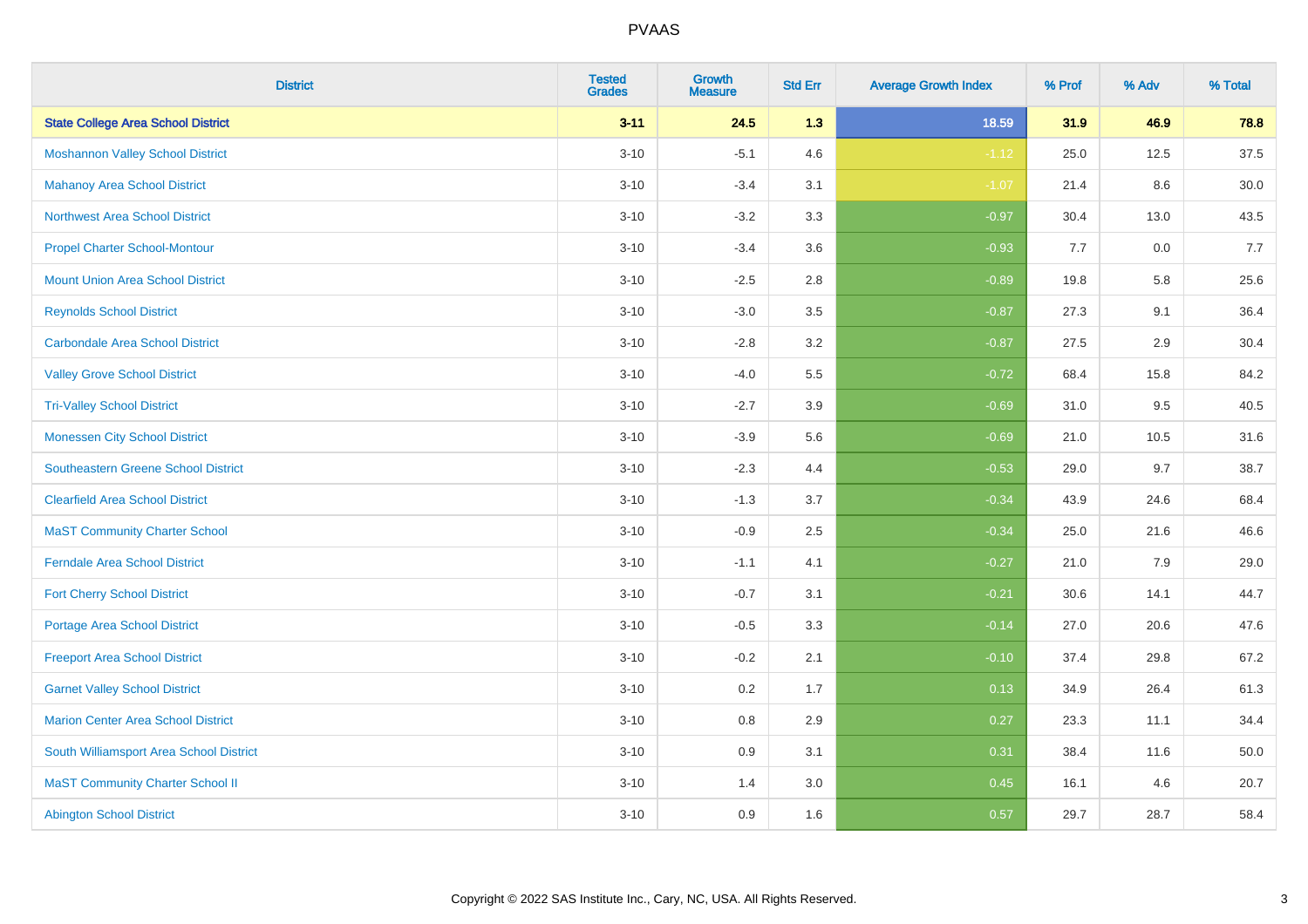| <b>District</b>                                    | <b>Tested</b><br><b>Grades</b> | <b>Growth</b><br><b>Measure</b> | <b>Std Err</b> | <b>Average Growth Index</b> | % Prof | % Adv | % Total |
|----------------------------------------------------|--------------------------------|---------------------------------|----------------|-----------------------------|--------|-------|---------|
| <b>State College Area School District</b>          | $3 - 11$                       | 24.5                            | 1.3            | 18.59                       | 31.9   | 46.9  | 78.8    |
| <b>Sullivan County School District</b>             | $3 - 10$                       | 2.5                             | 4.3            | 0.58                        | 43.6   | 7.7   | 51.3    |
| <b>Bethlehem-Center School District</b>            | $3 - 10$                       | 2.1                             | 3.5            | 0.59                        | 32.3   | 4.6   | 36.9    |
| <b>Belmont Charter School</b>                      | $3 - 10$                       | 2.2                             | 3.4            | 0.64                        | 5.3    | 1.8   | 7.0     |
| <b>Centennial School District</b>                  | $3 - 10$                       | 1.5                             | 1.5            | 0.98                        | 23.6   | 12.4  | 36.0    |
| <b>Southeast Delco School District</b>             | $3 - 10$                       | 3.9                             | 3.5            | 1.12                        | 18.6   | 3.4   | 22.0    |
| <b>Bellwood-Antis School District</b>              | $3 - 10$                       | 3.5                             | 2.8            | 1.24                        | 40.9   | 19.4  | 60.2    |
| <b>Bloomsburg Area School District</b>             | $3 - 10$                       | 4.3                             | 3.4            | 1.26                        | 36.5   | 20.6  | 57.1    |
| <b>Mastery Charter School - Thomas Campus</b>      | $3 - 10$                       | 7.9                             | 5.7            | 1.39                        | 12.5   | 0.0   | 12.5    |
| <b>Central Valley School District</b>              | $3 - 10$                       | 4.7                             | 2.6            | 1.83                        | 37.8   | 18.5  | 56.3    |
| <b>Benton Area School District</b>                 | $3 - 10$                       | 8.1                             | 4.0            | 2.01                        | 35.7   | 28.6  | 64.3    |
| <b>Wallingford-Swarthmore School District</b>      | $3 - 10$                       | 5.0                             | 2.2            | 2.25                        | 33.3   | 37.1  | 70.4    |
| <b>Glendale School District</b>                    | $3 - 10$                       | 7.9                             | 3.5            | 2.25                        | 42.6   | 9.3   | 51.8    |
| <b>Commonwealth Charter Academy Charter School</b> | $3 - 10$                       | 4.2                             | 1.6            | 2.68                        | 27.0   | 15.6  | 42.5    |
| South Butler County School District                | $3 - 10$                       | 6.3                             | 2.2            | 2.80                        | 37.8   | 19.2  | 57.0    |
| Allegheny-Clarion Valley School District           | $3 - 10$                       | 12.3                            | 4.1            | 3.03                        | 33.3   | 19.0  | 52.4    |
| <b>Kane Area School District</b>                   | $3 - 10$                       | 8.8                             | 2.9            | 3.07                        | 31.4   | 19.8  | 51.2    |
| <b>Mars Area School District</b>                   | $3 - 10$                       | 6.6                             | 1.9            | 3.45                        | 36.7   | 32.4  | 69.1    |
| <b>Tredyffrin-Easttown School District</b>         | $3 - 10$                       | 8.7                             | 2.4            | 3.57                        | 35.2   | 35.8  | 71.0    |
| Maritime Academy Charter School                    | $3 - 10$                       | 13.2                            | 3.1            | 4.29                        | 24.0   | 1.3   | 25.3    |
| Montrose Area School District                      | $3 - 10$                       | 12.3                            | 2.8            | 4.41                        | 37.8   | 28.9  | 66.7    |
| <b>Pennridge School District</b>                   | $3 - 10$                       | 7.4                             | 1.5            | 5.10                        | 32.0   | 27.6  | 59.6    |
| <b>Fleetwood Area School District</b>              | $3 - 10$                       | 10.4                            | 2.0            | 5.19                        | 31.7   | 25.8  | 57.5    |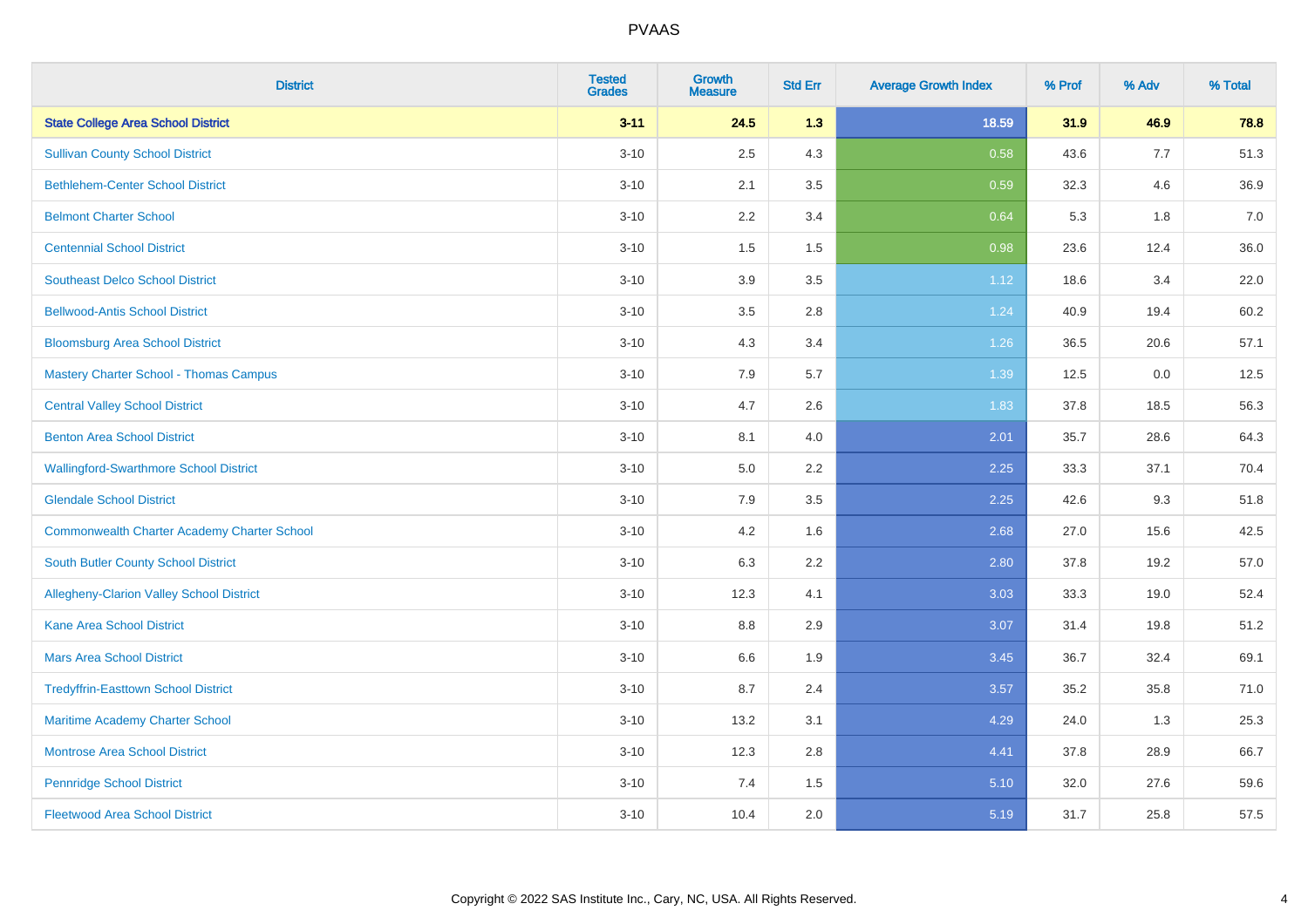| <b>District</b>                              | <b>Tested</b><br><b>Grades</b> | <b>Growth</b><br><b>Measure</b> | <b>Std Err</b> | <b>Average Growth Index</b> | % Prof | % Adv | % Total |
|----------------------------------------------|--------------------------------|---------------------------------|----------------|-----------------------------|--------|-------|---------|
| <b>State College Area School District</b>    | $3 - 11$                       | 24.5                            | 1.3            | 18.59                       | 31.9   | 46.9  | 78.8    |
| <b>Avon Grove School District</b>            | $3 - 10$                       | 7.6                             | 1.4            | 5.29                        | 33.7   | 33.2  | 67.0    |
| <b>Blue Mountain School District</b>         | $3 - 10$                       | 12.2                            | 2.1            | 5.81                        | 30.7   | 26.1  | 56.8    |
| <b>Collegium Charter School</b>              | $3 - 10$                       | 21.2                            | 2.6            | 8.18                        | 25.4   | 16.4  | 41.8    |
| <b>Derry Township School District</b>        | $3 - 10$                       | 20.1                            | 2.0            | 10.20                       | 32.8   | 46.9  | 79.7    |
| <b>Pittsburgh School District</b>            | $3 - 11$                       | $-13.0$                         | 1.1            | $-12.25$                    | 16.1   | 6.5   | 22.6    |
| <b>Butler Area School District</b>           | $3 - 11$                       | $-14.1$                         | $1.5\,$        | $-9.60$                     | 26.4   | 11.1  | 37.5    |
| <b>North Hills School District</b>           | $3 - 11$                       | $-15.8$                         | 1.8            | $-8.84$                     | 26.4   | 19.8  | 46.2    |
| <b>Cheltenham School District</b>            | $3 - 11$                       | $-17.6$                         | 2.0            | $-8.74$                     | 24.4   | 8.3   | 32.6    |
| <b>Williamsport Area School District</b>     | $3 - 11$                       | $-11.7$                         | 1.4            | $-8.29$                     | 18.2   | 10.5  | 28.7    |
| <b>Greater Latrobe School District</b>       | $3 - 11$                       | $-14.1$                         | 2.0            | $-7.14$                     | 41.0   | 12.6  | 53.6    |
| <b>Kennett Consolidated School District</b>  | $3 - 11$                       | $-10.4$                         | 1.7            | $-6.27$                     | 28.7   | 14.0  | 42.7    |
| <b>Big Beaver Falls Area School District</b> | $3 - 11$                       | $-17.9$                         | 2.8            | $-6.27$                     | 9.4    | 2.8   | 12.2    |
| <b>Coatesville Area School District</b>      | $3 - 11$                       | $-9.5$                          | 1.6            | $-5.81$                     | 12.8   | 3.3   | 16.2    |
| <b>Central Cambria School District</b>       | $3 - 11$                       | $-12.7$                         | 2.3            | $-5.61$                     | 19.4   | 7.4   | 26.9    |
| Aliquippa School District                    | $3 - 11$                       | $-20.0$                         | 3.6            | $-5.54$                     | 1.7    | 0.0   | 1.7     |
| <b>Frazier School District</b>               | $3 - 11$                       | $-18.9$                         | 3.4            | $-5.49$                     | 18.3   | 1.4   | 19.7    |
| <b>Washington School District</b>            | $3 - 11$                       | $-15.9$                         | 2.9            | $-5.44$                     | 12.9   | 1.7   | 14.7    |
| Philadelphia Academy Charter School          | $3 - 11$                       | $-14.7$                         | 2.7            | $-5.42$                     | 21.6   | 3.9   | 25.5    |
| <b>Bristol Township School District</b>      | $3 - 11$                       | $-7.4$                          | 1.4            | $-5.32$                     | 13.8   | 4.6   | 18.4    |
| <b>Wilkes-Barre Area School District</b>     | $3 - 11$                       | $-12.4$                         | 2.4            | $-5.18$                     | 14.2   | 3.7   | 17.9    |
| <b>East Lycoming School District</b>         | $3 - 11$                       | $-10.9$                         | 2.1            | $-5.08$                     | 22.5   | 8.2   | 30.8    |
| Meyersdale Area School District              | $3 - 11$                       | $-16.1$                         | 3.3            | $-4.94$                     | 20.3   | 5.8   | 26.1    |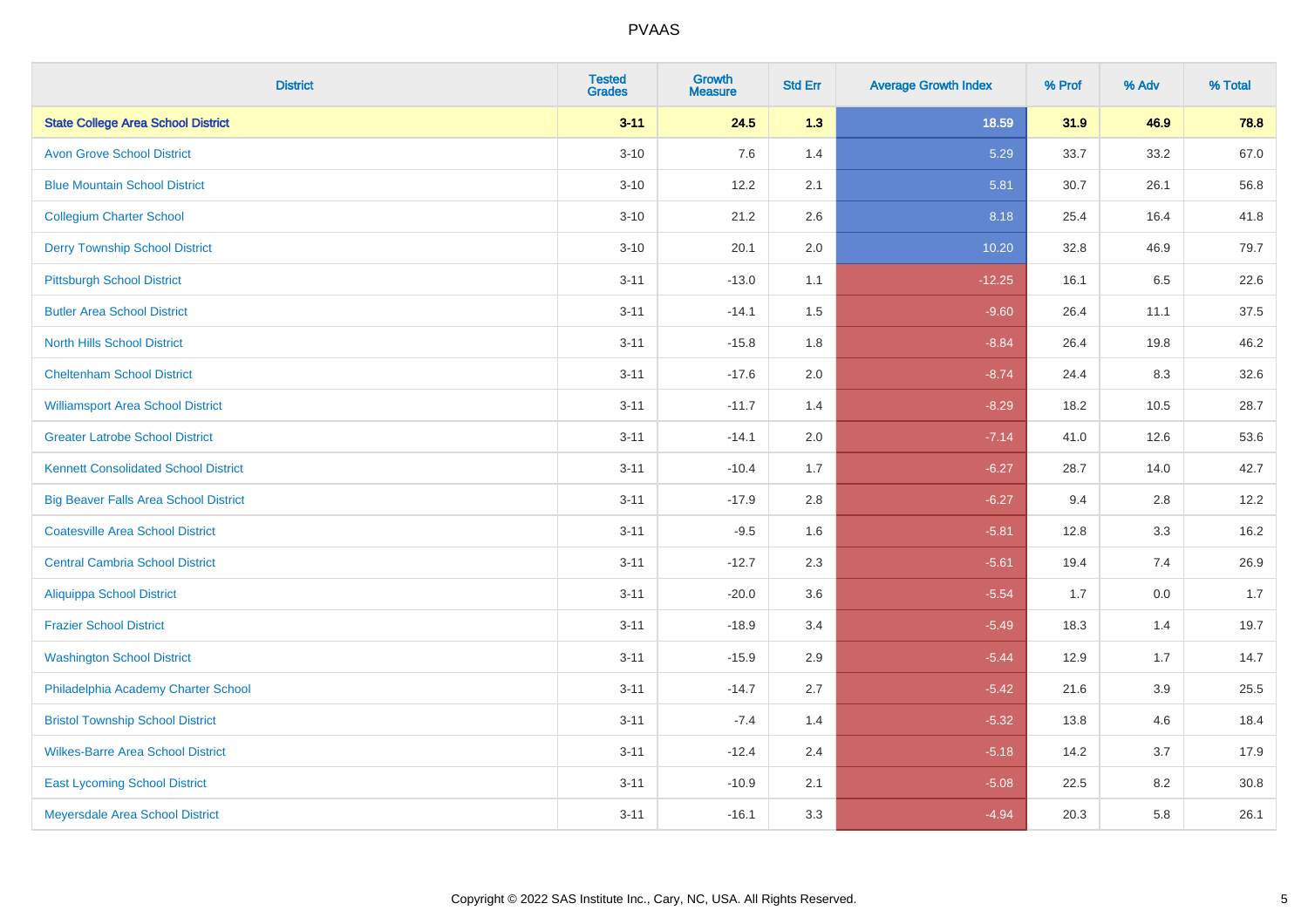| <b>District</b>                               | <b>Tested</b><br><b>Grades</b> | <b>Growth</b><br><b>Measure</b> | <b>Std Err</b> | <b>Average Growth Index</b> | % Prof | % Adv   | % Total |
|-----------------------------------------------|--------------------------------|---------------------------------|----------------|-----------------------------|--------|---------|---------|
| <b>State College Area School District</b>     | $3 - 11$                       | 24.5                            | 1.3            | 18.59                       | 31.9   | 46.9    | 78.8    |
| <b>Trinity Area School District</b>           | $3 - 11$                       | $-8.7$                          | 1.8            | $-4.87$                     | 20.9   | 9.8     | 30.8    |
| <b>Girard School District</b>                 | $3 - 11$                       | $-12.3$                         | 2.6            | $-4.76$                     | 29.7   | 18.9    | 48.6    |
| <b>Fannett-Metal School District</b>          | $3 - 11$                       | $-22.3$                         | 4.8            | $-4.65$                     | 16.4   | $6.6\,$ | 23.0    |
| <b>Derry Area School District</b>             | $3 - 11$                       | $-11.8$                         | 2.6            | $-4.53$                     | 34.8   | 6.1     | 40.9    |
| <b>Northwestern School District</b>           | $3 - 11$                       | $-14.6$                         | 3.2            | $-4.51$                     | 32.5   | 13.7    | 46.2    |
| <b>Dunmore School District</b>                | $3 - 11$                       | $-12.2$                         | 2.7            | $-4.51$                     | 15.0   | 5.3     | 20.4    |
| <b>Hanover Public School District</b>         | $3 - 11$                       | $-12.4$                         | 2.7            | $-4.50$                     | 22.7   | 6.2     | 28.9    |
| Jim Thorpe Area School District               | $3 - 11$                       | $-10.9$                         | 2.4            | $-4.48$                     | 19.5   | 6.0     | 25.5    |
| <b>Greenville Area School District</b>        | $3 - 11$                       | $-13.2$                         | 3.0            | $-4.45$                     | 32.1   | 4.6     | 36.7    |
| <b>Chambersburg Area School District</b>      | $3 - 11$                       | $-5.6$                          | 1.3            | $-4.42$                     | 24.2   | 15.2    | 39.4    |
| <b>General Mclane School District</b>         | $3 - 11$                       | $-10.7$                         | 2.4            | $-4.40$                     | 34.0   | 15.6    | 49.6    |
| <b>Big Spring School District</b>             | $3 - 11$                       | $-9.8$                          | 2.3            | $-4.32$                     | 23.6   | 12.9    | 36.5    |
| <b>Central Dauphin School District</b>        | $3 - 11$                       | $-5.2$                          | 1.2            | $-4.24$                     | 29.3   | 8.7     | 38.0    |
| <b>Chartiers Valley School District</b>       | $3 - 11$                       | $-9.1$                          | 2.1            | $-4.23$                     | 20.7   | 17.4    | 38.0    |
| <b>Central Fulton School District</b>         | $3 - 11$                       | $-13.3$                         | 3.2            | $-4.20$                     | 18.1   | 9.7     | 27.8    |
| <b>Williamsburg Community School District</b> | $3 - 11$                       | $-16.9$                         | 4.1            | $-4.14$                     | 22.4   | 0.0     | 22.4    |
| <b>Moniteau School District</b>               | $3 - 11$                       | $-11.8$                         | 2.9            | $-4.07$                     | 22.6   | 5.0     | 27.6    |
| <b>Mcguffey School District</b>               | $3 - 11$                       | $-12.1$                         | 3.0            | $-4.06$                     | 12.8   | 5.9     | 18.6    |
| <b>Southmoreland School District</b>          | $3 - 11$                       | $-12.5$                         | 3.1            | $-4.04$                     | 33.3   | 15.5    | 48.8    |
| <b>Milton Area School District</b>            | $3 - 11$                       | $-10.1$                         | 2.5            | $-4.04$                     | 23.0   | 11.3    | 34.2    |
| <b>Deer Lakes School District</b>             | $3 - 11$                       | $-10.0$                         | 2.5            | $-4.02$                     | 27.7   | 9.9     | 37.6    |
| <b>Ellwood City Area School District</b>      | $3 - 11$                       | $-12.5$                         | 3.1            | $-4.00$                     | 26.7   | 8.7     | 35.4    |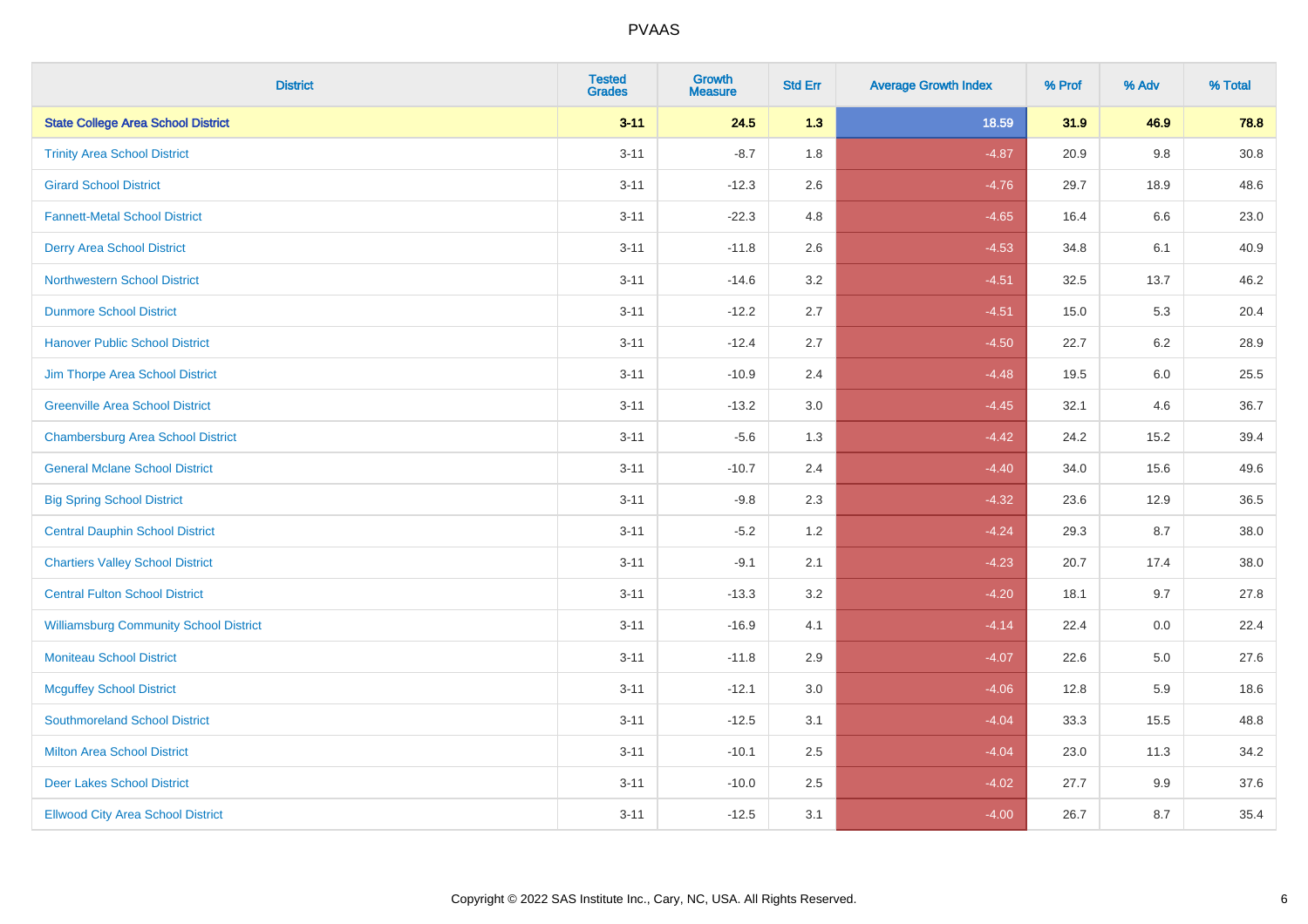| <b>District</b>                           | <b>Tested</b><br><b>Grades</b> | <b>Growth</b><br><b>Measure</b> | <b>Std Err</b> | <b>Average Growth Index</b> | % Prof | % Adv | % Total |
|-------------------------------------------|--------------------------------|---------------------------------|----------------|-----------------------------|--------|-------|---------|
| <b>State College Area School District</b> | $3 - 11$                       | 24.5                            | 1.3            | 18.59                       | 31.9   | 46.9  | 78.8    |
| <b>Plum Borough School District</b>       | $3 - 11$                       | $-9.4$                          | 2.4            | $-3.98$                     | 32.9   | 27.4  | 60.4    |
| <b>Windber Area School District</b>       | $3 - 11$                       | $-11.9$                         | 3.0            | $-3.94$                     | 41.0   | 10.3  | 51.3    |
| <b>Bethlehem Area School District</b>     | $3 - 11$                       | $-4.5$                          | 1.1            | $-3.91$                     | 20.4   | 11.3  | 31.7    |
| <b>Tacony Academy Charter School</b>      | $3 - 11$                       | $-12.9$                         | 3.3            | $-3.90$                     | 8.6    | 1.4   | 10.0    |
| <b>Pittston Area School District</b>      | $3 - 11$                       | $-8.2$                          | 2.2            | $-3.75$                     | 26.7   | 14.8  | 41.5    |
| <b>Mohawk Area School District</b>        | $3 - 11$                       | $-10.5$                         | 2.8            | $-3.75$                     | 35.1   | 10.6  | 45.7    |
| <b>Shade-Central City School District</b> | $3 - 11$                       | $-14.6$                         | 4.0            | $-3.68$                     | 9.6    | 0.0   | 9.6     |
| Morrisville Borough School District       | $3 - 11$                       | $-13.1$                         | 3.7            | $-3.52$                     | 4.9    | 1.6   | 6.6     |
| Mechanicsburg Area School District        | $3 - 11$                       | $-5.7$                          | 1.6            | $-3.48$                     | 35.1   | 16.0  | 51.2    |
| <b>South Park School District</b>         | $3 - 11$                       | $-8.8$                          | 2.5            | $-3.46$                     | 28.1   | 17.0  | 45.2    |
| <b>Burgettstown Area School District</b>  | $3 - 11$                       | $-11.2$                         | 3.2            | $-3.46$                     | 16.0   | 2.7   | 18.7    |
| <b>Ligonier Valley School District</b>    | $3 - 11$                       | $-10.8$                         | 3.1            | $-3.43$                     | 34.1   | 5.8   | 39.9    |
| <b>Mount Carmel Area School District</b>  | $3 - 11$                       | $-7.9$                          | 2.3            | $-3.38$                     | 18.2   | 4.4   | 22.6    |
| East Stroudsburg Area School District     | $3 - 11$                       | $-4.9$                          | 1.4            | $-3.38$                     | 22.7   | 12.5  | 35.2    |
| <b>Riverview School District</b>          | $3 - 11$                       | $-13.0$                         | 4.0            | $-3.29$                     | 43.1   | 7.8   | 51.0    |
| <b>Canon-Mcmillan School District</b>     | $3 - 11$                       | $-5.0$                          | 1.5            | $-3.25$                     | 30.8   | 28.5  | 59.3    |
| <b>Somerset Area School District</b>      | $3 - 11$                       | $-7.6$                          | 2.4            | $-3.17$                     | 21.0   | 14.5  | 35.5    |
| <b>Parkland School District</b>           | $3 - 11$                       | $-3.7$                          | 1.2            | $-3.17$                     | 31.4   | 30.6  | 62.0    |
| <b>Keystone Oaks School District</b>      | $3 - 11$                       | $-7.2$                          | 2.3            | $-3.14$                     | 30.0   | 11.1  | 41.0    |
| <b>Hanover Area School District</b>       | $3 - 11$                       | $-14.7$                         | 4.7            | $-3.13$                     | 12.1   | 3.0   | 15.2    |
| <b>Greensburg Salem School District</b>   | $3 - 11$                       | $-6.9$                          | 2.2            | $-3.06$                     | 30.3   | 13.3  | 43.6    |
| Gettysburg Area School District           | $3 - 11$                       | $-6.0$                          | 2.0            | $-3.02$                     | 28.8   | 19.6  | 48.5    |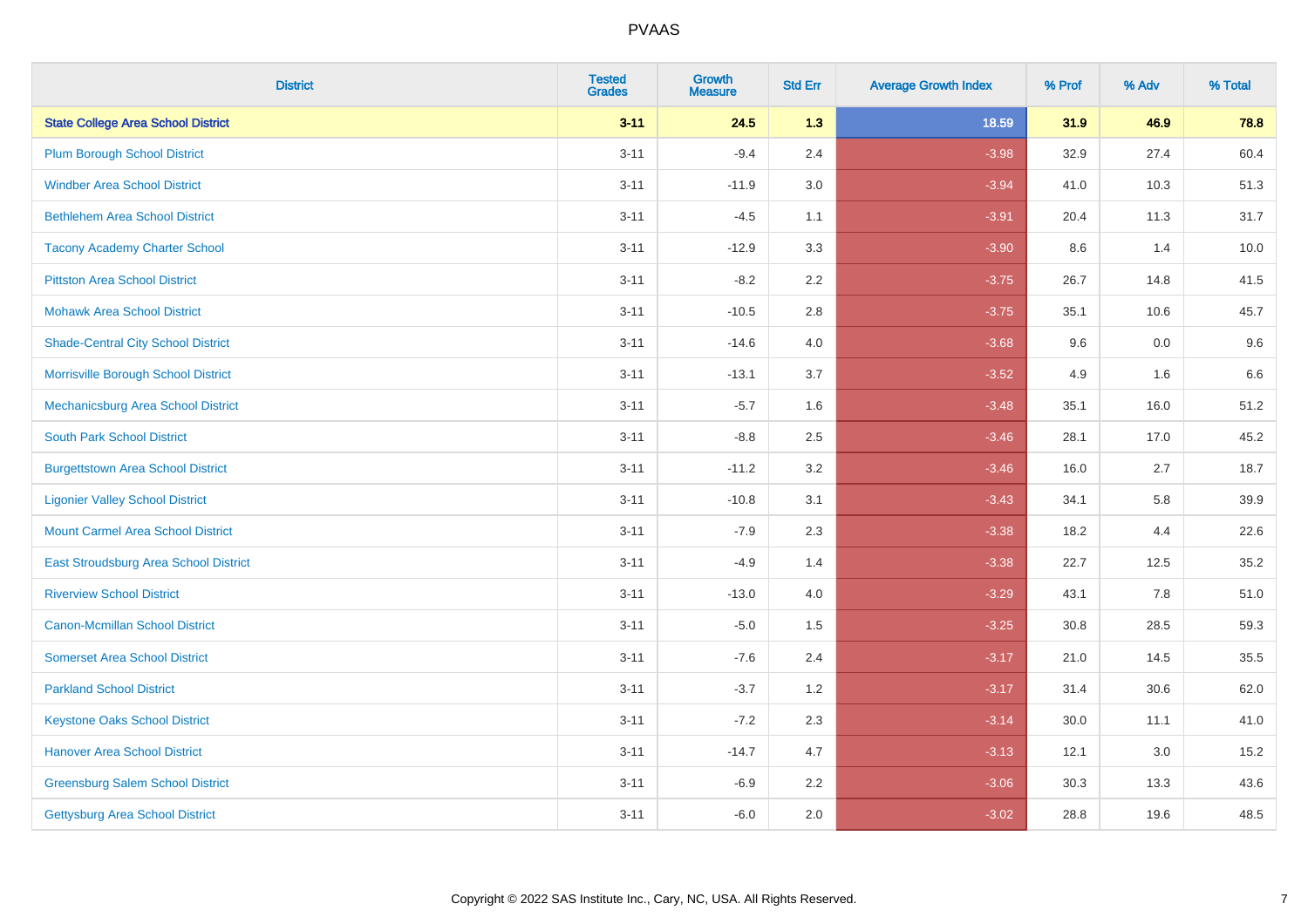| <b>District</b>                              | <b>Tested</b><br><b>Grades</b> | <b>Growth</b><br><b>Measure</b> | <b>Std Err</b> | <b>Average Growth Index</b> | % Prof | % Adv   | % Total |
|----------------------------------------------|--------------------------------|---------------------------------|----------------|-----------------------------|--------|---------|---------|
| <b>State College Area School District</b>    | $3 - 11$                       | 24.5                            | 1.3            | 18.59                       | 31.9   | 46.9    | 78.8    |
| <b>Corry Area School District</b>            | $3 - 11$                       | $-6.8$                          | 2.3            | $-3.01$                     | 24.0   | 8.8     | 32.8    |
| <b>Carlisle Area School District</b>         | $3 - 11$                       | $-5.2$                          | 1.7            | $-2.99$                     | 28.0   | 19.3    | 47.3    |
| <b>Montour School District</b>               | $3 - 11$                       | $-6.1$                          | 2.1            | $-2.95$                     | 31.8   | 23.6    | 55.3    |
| <b>Baldwin-Whitehall School District</b>     | $3 - 11$                       | $-5.5$                          | 1.9            | $-2.93$                     | 32.0   | 14.7    | 46.7    |
| Mifflinburg Area School District             | $3 - 11$                       | $-6.0$                          | 2.1            | $-2.87$                     | 32.7   | 13.3    | 46.0    |
| <b>Berwick Area School District</b>          | $3 - 11$                       | $-6.9$                          | 2.4            | $-2.84$                     | 22.3   | 11.5    | 33.8    |
| Southern Columbia Area School District       | $3 - 11$                       | $-8.5$                          | 3.0            | $-2.83$                     | 30.5   | 12.8    | 43.3    |
| <b>Sharon City School District</b>           | $3 - 11$                       | $-6.5$                          | 2.3            | $-2.79$                     | 13.1   | $5.0\,$ | 18.1    |
| <b>Pottsgrove School District</b>            | $3 - 11$                       | $-5.5$                          | 2.0            | $-2.78$                     | 28.6   | 10.3    | 38.8    |
| Karns City Area School District              | $3 - 11$                       | $-7.2$                          | 2.6            | $-2.71$                     | 26.4   | 20.8    | 47.2    |
| <b>Eastern York School District</b>          | $3 - 11$                       | $-6.2$                          | 2.3            | $-2.70$                     | 27.8   | 18.5    | 46.4    |
| <b>Governor Mifflin School District</b>      | $3 - 11$                       | $-4.4$                          | 1.6            | $-2.69$                     | 30.3   | 7.7     | 38.0    |
| <b>Connellsville Area School District</b>    | $3 - 11$                       | $-5.3$                          | 2.0            | $-2.67$                     | 24.2   | $5.0\,$ | 29.1    |
| <b>Blairsville-Saltsburg School District</b> | $3 - 11$                       | $-7.5$                          | 2.8            | $-2.67$                     | 20.1   | 8.2     | 28.3    |
| <b>Richland School District</b>              | $3 - 11$                       | $-6.9$                          | 2.6            | $-2.63$                     | 40.1   | 20.9    | 61.0    |
| <b>Bethel Park School District</b>           | $3 - 11$                       | $-4.4$                          | 1.7            | $-2.62$                     | 40.1   | 27.3    | 67.4    |
| <b>Forbes Road School District</b>           | $3 - 11$                       | $-11.5$                         | 4.7            | $-2.43$                     | 23.1   | 10.3    | 33.3    |
| <b>Redbank Valley School District</b>        | $3 - 11$                       | $-7.5$                          | 3.1            | $-2.41$                     | 12.4   | 10.6    | 23.1    |
| <b>Wyoming Valley West School District</b>   | $3 - 11$                       | $-5.5$                          | 2.3            | $-2.38$                     | 22.2   | 9.2     | 31.4    |
| <b>Mount Pleasant Area School District</b>   | $3 - 11$                       | $-5.4$                          | 2.3            | $-2.37$                     | 33.3   | 8.7     | 42.0    |
| <b>Octorara Area School District</b>         | $3 - 11$                       | $-7.5$                          | 3.2            | $-2.35$                     | 26.1   | 17.0    | 43.2    |
| <b>Riverside School District</b>             | $3 - 11$                       | $-6.2$                          | 2.7            | $-2.33$                     | 20.8   | 17.0    | 37.7    |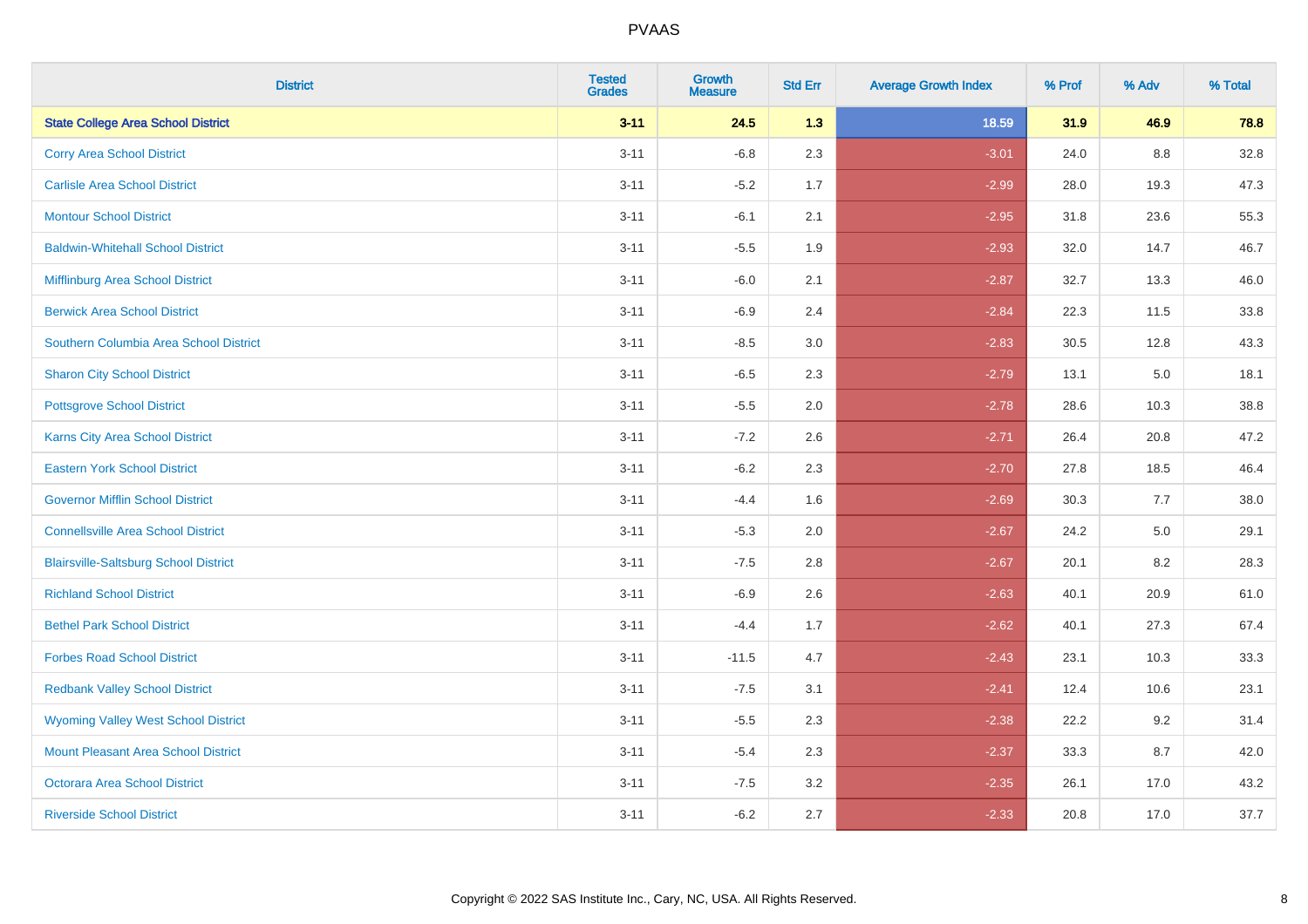| <b>District</b>                                | <b>Tested</b><br><b>Grades</b> | <b>Growth</b><br><b>Measure</b> | <b>Std Err</b> | <b>Average Growth Index</b> | % Prof | % Adv | % Total |
|------------------------------------------------|--------------------------------|---------------------------------|----------------|-----------------------------|--------|-------|---------|
| <b>State College Area School District</b>      | $3 - 11$                       | 24.5                            | 1.3            | 18.59                       | 31.9   | 46.9  | 78.8    |
| <b>Jamestown Area School District</b>          | $3 - 11$                       | $-9.5$                          | 4.1            | $-2.33$                     | 41.5   | 4.9   | 46.3    |
| <b>Commodore Perry School District</b>         | $3 - 11$                       | $-10.4$                         | 4.5            | $-2.30$                     | 29.4   | 5.9   | 35.3    |
| <b>Susquenita School District</b>              | $3 - 11$                       | $-5.9$                          | 2.6            | $-2.28$                     | 30.6   | 13.9  | 44.4    |
| <b>Owen J Roberts School District</b>          | $3 - 11$                       | $-3.5$                          | 1.5            | $-2.27$                     | 36.8   | 24.4  | 61.2    |
| <b>Elizabeth Forward School District</b>       | $3 - 11$                       | $-5.5$                          | 2.5            | $-2.25$                     | 32.2   | 12.8  | 45.0    |
| <b>Western Beaver County School District</b>   | $3 - 11$                       | $-9.3$                          | 4.2            | $-2.20$                     | 45.1   | 3.9   | 49.0    |
| North Schuylkill School District               | $3 - 11$                       | $-4.7$                          | 2.2            | $-2.16$                     | 20.2   | 11.7  | 31.9    |
| <b>Elk Lake School District</b>                | $3 - 11$                       | $-6.1$                          | 2.9            | $-2.12$                     | 26.3   | 11.6  | 37.9    |
| <b>East Allegheny School District</b>          | $3 - 11$                       | $-6.4$                          | 3.0            | $-2.11$                     | 21.0   | 7.4   | 28.4    |
| <b>West Greene School District</b>             | $3 - 11$                       | $-8.1$                          | 3.9            | $-2.08$                     | 31.0   | 11.9  | 42.9    |
| <b>Wellsboro Area School District</b>          | $3 - 11$                       | $-6.3$                          | 3.0            | $-2.08$                     | 24.4   | 13.4  | 37.8    |
| <b>Boyertown Area School District</b>          | $3 - 11$                       | $-2.9$                          | 1.4            | $-2.06$                     | 30.8   | 22.6  | 53.4    |
| <b>Freedom Area School District</b>            | $3 - 11$                       | $-6.3$                          | 3.1            | $-2.04$                     | 22.9   | 8.4   | 31.3    |
| <b>Riverside Beaver County School District</b> | $3 - 11$                       | $-5.5$                          | 2.7            | $-2.03$                     | 35.8   | 23.2  | 59.0    |
| <b>Kiski Area School District</b>              | $3 - 11$                       | $-4.0$                          | 2.0            | $-1.99$                     | 23.1   | 18.2  | 41.3    |
| <b>Titusville Area School District</b>         | $3 - 11$                       | $-5.0$                          | 2.5            | $-1.98$                     | 26.5   | 6.8   | 33.3    |
| Lehigh Valley Academy Regional Charter School  | $3 - 11$                       | $-5.9$                          | 3.0            | $-1.98$                     | 20.0   | 7.7   | 27.7    |
| <b>North East School District</b>              | $3 - 11$                       | $-5.3$                          | 2.7            | $-1.97$                     | 31.7   | 24.8  | 56.4    |
| Schuylkill Haven Area School District          | $3 - 11$                       | $-5.3$                          | 2.7            | $-1.96$                     | 22.2   | 11.6  | 33.8    |
| Southern Lehigh School District                | $3 - 11$                       | $-4.1$                          | 2.1            | $-1.94$                     | 39.3   | 28.0  | 67.2    |
| Millersburg Area School District               | $3 - 11$                       | $-6.6$                          | 3.4            | $-1.92$                     | 24.1   | 10.3  | 34.5    |
| <b>Jenkintown School District</b>              | $3 - 11$                       | $-7.9$                          | 4.1            | $-1.92$                     | 34.1   | 27.3  | 61.4    |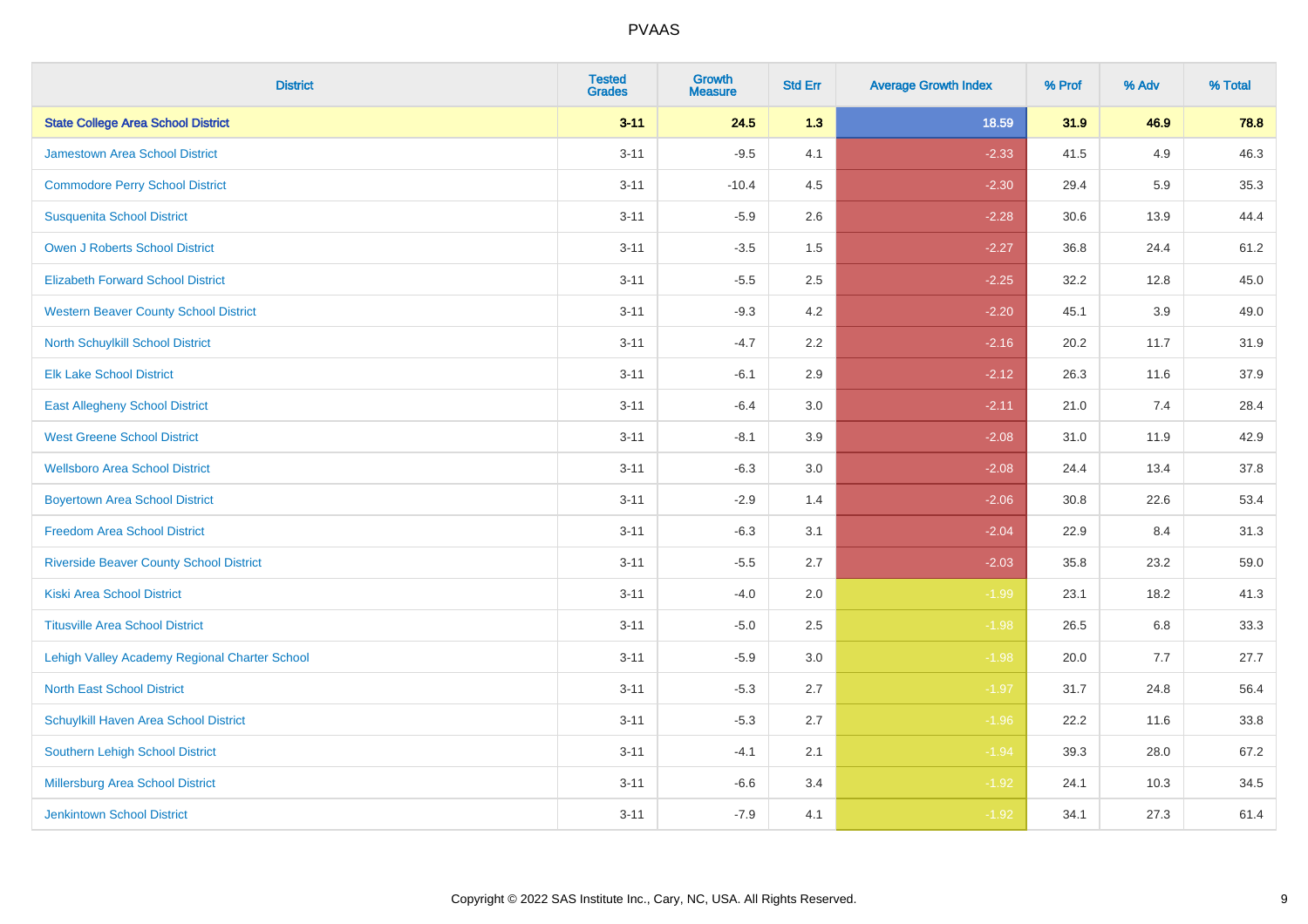| <b>District</b>                            | <b>Tested</b><br><b>Grades</b> | <b>Growth</b><br><b>Measure</b> | <b>Std Err</b> | <b>Average Growth Index</b> | % Prof | % Adv   | % Total |
|--------------------------------------------|--------------------------------|---------------------------------|----------------|-----------------------------|--------|---------|---------|
| <b>State College Area School District</b>  | $3 - 11$                       | 24.5                            | 1.3            | 18.59                       | 31.9   | 46.9    | 78.8    |
| <b>Penn Cambria School District</b>        | $3 - 11$                       | $-4.5$                          | 2.4            | $-1.86$                     | 27.3   | 15.8    | 43.2    |
| <b>Montgomery Area School District</b>     | $3 - 11$                       | $-5.8$                          | 3.2            | $-1.83$                     | 25.0   | 11.5    | 36.5    |
| <b>West Chester Area School District</b>   | $3 - 11$                       | $-2.1$                          | 1.2            | $-1.83$                     | 36.4   | 23.2    | 59.6    |
| <b>Pleasant Valley School District</b>     | $3 - 11$                       | $-3.3$                          | 1.8            | $-1.80$                     | 28.5   | 10.4    | 39.0    |
| New Kensington-Arnold School District      | $3 - 11$                       | $-5.8$                          | 3.2            | $-1.80$                     | 10.8   | 1.2     | 12.0    |
| Renaissance Academy Charter School         | $3 - 11$                       | $-5.6$                          | 3.1            | $-1.79$                     | 28.4   | 18.5    | 46.9    |
| <b>Oxford Area School District</b>         | $3 - 11$                       | $-3.1$                          | 1.8            | $-1.77$                     | 27.5   | 14.5    | 42.0    |
| Southern Huntingdon County School District | $3 - 11$                       | $-5.9$                          | 3.4            | $-1.76$                     | 32.8   | 4.9     | 37.7    |
| <b>Union Area School District</b>          | $3 - 11$                       | $-6.5$                          | 3.8            | $-1.70$                     | 30.6   | 12.2    | 42.9    |
| Hatboro-Horsham School District            | $3 - 11$                       | $-2.7$                          | 1.6            | $-1.65$                     | 27.9   | 17.9    | 45.8    |
| <b>Steelton-Highspire School District</b>  | $3 - 11$                       | $-5.3$                          | 3.2            | $-1.65$                     | 13.9   | 0.0     | 13.9    |
| Hollidaysburg Area School District         | $3 - 11$                       | $-2.7$                          | 1.6            | $-1.64$                     | 32.6   | 15.2    | 47.8    |
| <b>Laurel Highlands School District</b>    | $3 - 11$                       | $-3.8$                          | 2.3            | $-1.63$                     | 20.9   | 14.6    | 35.4    |
| Insight PA Cyber Charter School            | $3 - 11$                       | $-9.4$                          | 5.8            | $-1.62$                     | 25.6   | 4.6     | 30.2    |
| <b>Slippery Rock Area School District</b>  | $3 - 11$                       | $-3.8$                          | 2.5            | $-1.56$                     | 30.8   | 21.9    | 52.7    |
| <b>Charleroi School District</b>           | $3 - 11$                       | $-4.3$                          | 2.7            | $-1.55$                     | 22.2   | 15.9    | 38.1    |
| <b>Ridgway Area School District</b>        | $3 - 11$                       | $-6.1$                          | 4.0            | $-1.53$                     | 42.2   | 15.6    | 57.8    |
| <b>Nazareth Area School District</b>       | $3 - 11$                       | $-2.5$                          | 1.7            | $-1.53$                     | 29.2   | 24.6    | 53.8    |
| <b>Crestwood School District</b>           | $3 - 11$                       | $-3.4$                          | 2.2            | $-1.52$                     | 33.1   | 21.7    | 54.9    |
| <b>Towanda Area School District</b>        | $3 - 11$                       | $-4.0$                          | 2.6            | $-1.52$                     | 24.8   | $9.9\,$ | 34.8    |
| <b>Greater Johnstown School District</b>   | $3 - 11$                       | $-3.5$                          | 2.4            | $-1.45$                     | 10.3   | 1.3     | 11.5    |
| Salisbury-Elk Lick School District         | $3 - 11$                       | $-8.4$                          | 5.8            | $-1.45$                     | 33.3   | 5.6     | 38.9    |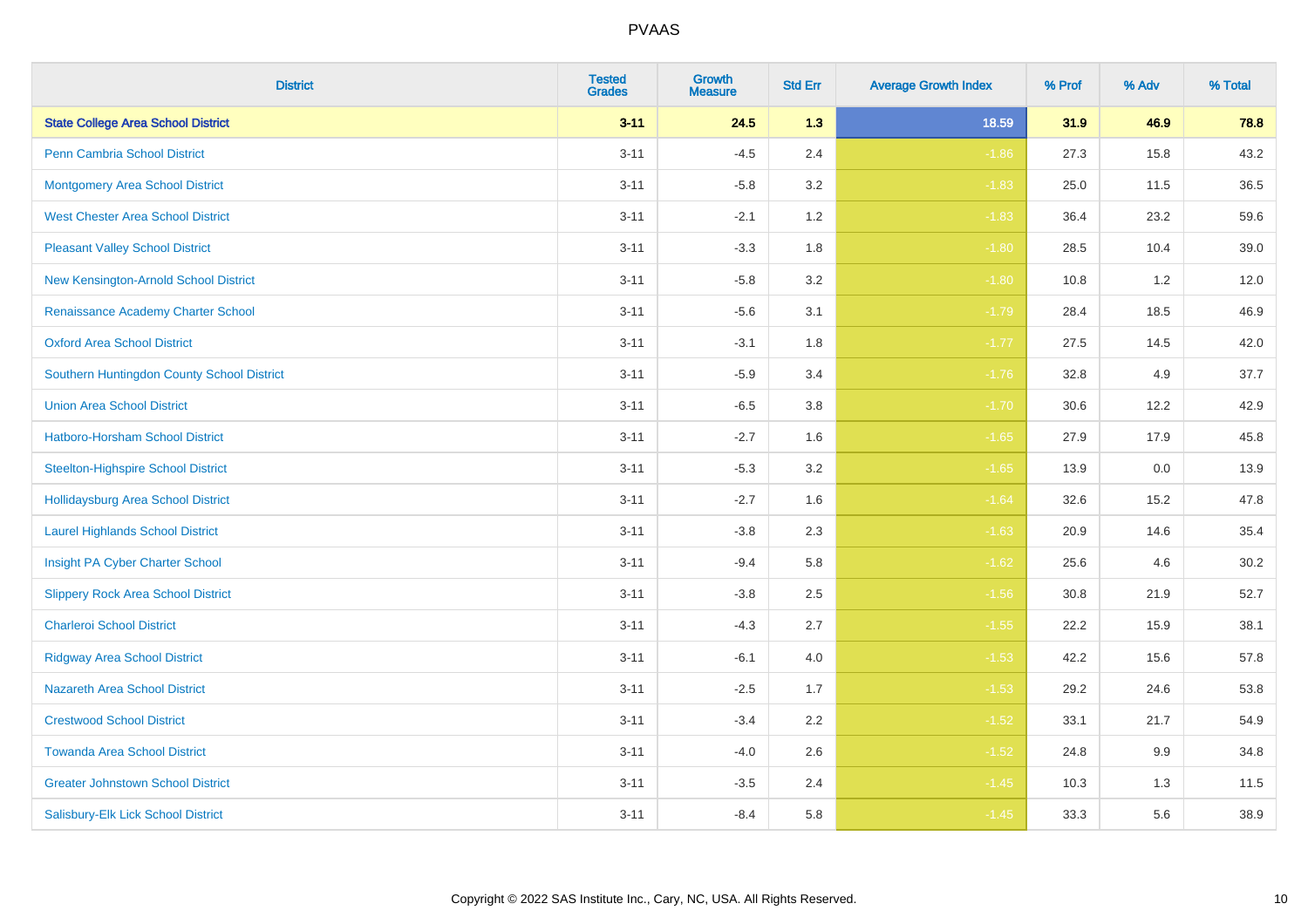| <b>District</b>                              | <b>Tested</b><br><b>Grades</b> | <b>Growth</b><br><b>Measure</b> | <b>Std Err</b> | <b>Average Growth Index</b> | % Prof | % Adv   | % Total |
|----------------------------------------------|--------------------------------|---------------------------------|----------------|-----------------------------|--------|---------|---------|
| <b>State College Area School District</b>    | $3 - 11$                       | 24.5                            | 1.3            | 18.59                       | 31.9   | 46.9    | 78.8    |
| <b>Rochester Area School District</b>        | $3 - 11$                       | $-5.7$                          | 3.9            | $-1.45$                     | 14.9   | 2.1     | 17.0    |
| <b>Middletown Area School District</b>       | $3 - 11$                       | $-3.4$                          | 2.4            | $-1.44$                     | 34.3   | 15.2    | 49.4    |
| <b>Weatherly Area School District</b>        | $3 - 11$                       | $-5.8$                          | 4.0            | $-1.44$                     | 32.1   | 8.9     | 41.1    |
| <b>Franklin Area School District</b>         | $3 - 11$                       | $-3.7$                          | 2.6            | $-1.43$                     | 30.5   | 5.9     | 36.4    |
| <b>Chester-Upland School District</b>        | $3 - 11$                       | $-3.6$                          | 2.6            | $-1.38$                     | 1.6    | 0.0     | 1.6     |
| <b>Dubois Area School District</b>           | $3 - 11$                       | $-2.8$                          | 2.0            | $-1.37$                     | 35.5   | 19.0    | 54.6    |
| <b>Southern Fulton School District</b>       | $3 - 11$                       | $-5.1$                          | 4.0            | $-1.29$                     | 21.7   | 13.0    | 34.8    |
| <b>Shenandoah Valley School District</b>     | $3 - 11$                       | $-4.5$                          | 3.5            | $-1.29$                     | 14.3   | 0.0     | 14.3    |
| <b>Springfield Township School District</b>  | $3 - 11$                       | $-3.9$                          | 3.1            | $-1.27$                     | 37.2   | 30.8    | 68.1    |
| <b>Propel Charter School-Homestead</b>       | $3 - 11$                       | $-5.0$                          | 3.9            | $-1.27$                     | 7.3    | 0.0     | 7.3     |
| <b>Cornell School District</b>               | $3 - 11$                       | $-5.5$                          | 4.6            | $-1.20$                     | 11.3   | 3.2     | 14.5    |
| <b>Susquehanna Community School District</b> | $3 - 11$                       | $-4.5$                          | $3.8\,$        | $-1.19$                     | 31.9   | 8.8     | 40.7    |
| <b>Shaler Area School District</b>           | $3 - 11$                       | $-2.1$                          | 1.8            | $-1.18$                     | 32.0   | 13.0    | 45.0    |
| Northwestern Lehigh School District          | $3 - 11$                       | $-2.4$                          | 2.1            | $-1.14$                     | 41.7   | 17.9    | 59.5    |
| <b>Shamokin Area School District</b>         | $3 - 11$                       | $-2.6$                          | 2.5            | $-1.06$                     | 19.6   | $9.8\,$ | 29.3    |
| <b>Sugar Valley Rural Charter School</b>     | $3 - 11$                       | $-3.6$                          | 3.7            | $-0.98$                     | 10.3   | 0.0     | 10.3    |
| <b>Uniontown Area School District</b>        | $3 - 11$                       | $-2.8$                          | 3.1            | $-0.91$                     | 31.7   | 7.3     | 39.0    |
| <b>Minersville Area School District</b>      | $3 - 11$                       | $-2.9$                          | 3.4            | $-0.86$                     | 27.4   | 9.7     | 37.1    |
| <b>Northgate School District</b>             | $3 - 11$                       | $-3.0$                          | 3.4            | $-0.85$                     | 35.6   | $6.8\,$ | 42.4    |
| Albert Gallatin Area School District         | $3 - 11$                       | $-1.7$                          | 2.3            | $-0.72$                     | 31.9   | 20.7    | 52.7    |
| <b>Norwin School District</b>                | $3 - 11$                       | $-1.1$                          | 1.6            | $-0.70$                     | 37.7   | 27.6    | 65.2    |
| Northern Bedford County School District      | $3 - 11$                       | $-2.3$                          | 3.3            | $-0.69$                     | 26.2   | 16.9    | 43.1    |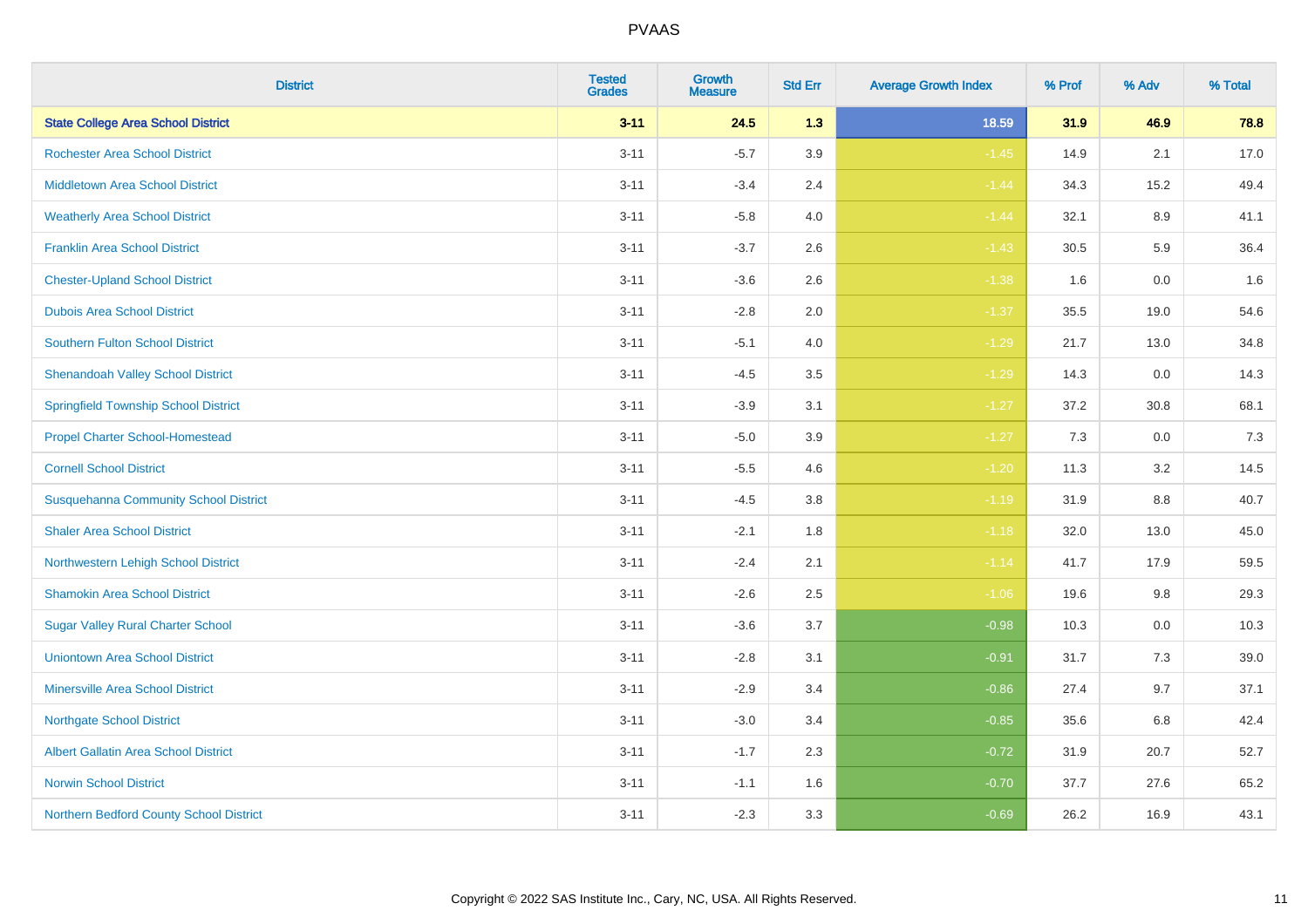| <b>District</b>                             | <b>Tested</b><br><b>Grades</b> | <b>Growth</b><br><b>Measure</b> | <b>Std Err</b> | <b>Average Growth Index</b> | % Prof | % Adv | % Total |
|---------------------------------------------|--------------------------------|---------------------------------|----------------|-----------------------------|--------|-------|---------|
| <b>State College Area School District</b>   | $3 - 11$                       | 24.5                            | 1.3            | 18.59                       | 31.9   | 46.9  | 78.8    |
| <b>New Brighton Area School District</b>    | $3 - 11$                       | $-2.1$                          | 3.2            | $-0.65$                     | 31.5   | 11.1  | 42.6    |
| Propel Charter School - Braddock Hills      | $3 - 11$                       | $-2.1$                          | 3.3            | $-0.63$                     | 4.8    | 3.2   | 8.1     |
| <b>Lebanon School District</b>              | $3 - 11$                       | $-1.2$                          | 1.9            | $-0.63$                     | 15.2   | 6.4   | 21.6    |
| <b>Carlynton School District</b>            | $3 - 11$                       | $-2.0$                          | 3.2            | $-0.62$                     | 27.9   | 5.2   | 33.1    |
| <b>Exeter Township School District</b>      | $3 - 11$                       | $-1.0$                          | 1.7            | $-0.58$                     | 27.2   | 15.6  | 42.8    |
| South Eastern School District               | $3 - 11$                       | $-1.0$                          | 1.8            | $-0.55$                     | 36.4   | 17.1  | 53.5    |
| <b>Highlands School District</b>            | $3 - 11$                       | $-1.3$                          | 2.3            | $-0.55$                     | 32.6   | 10.5  | 43.0    |
| <b>Lakeview School District</b>             | $3 - 11$                       | $-1.9$                          | 3.5            | $-0.53$                     | 41.5   | 12.3  | 53.8    |
| <b>York Academy Regional Charter School</b> | $3 - 11$                       | $-2.3$                          | 4.4            | $-0.52$                     | 23.5   | 2.0   | 25.5    |
| <b>Allegheny Valley School District</b>     | $3 - 11$                       | $-1.9$                          | 3.9            | $-0.48$                     | 31.8   | 11.4  | 43.2    |
| <b>Schuylkill Valley School District</b>    | $3 - 11$                       | $-1.0$                          | 2.2            | $-0.47$                     | 29.8   | 20.2  | 50.0    |
| <b>Chichester School District</b>           | $3 - 11$                       | $-1.8$                          | 4.2            | $-0.44$                     | 40.0   | 14.0  | 54.0    |
| <b>Farrell Area School District</b>         | $3 - 11$                       | $-1.9$                          | 4.2            | $-0.44$                     | 9.3    | 11.6  | 20.9    |
| <b>Burrell School District</b>              | $3 - 11$                       | $-1.5$                          | 3.3            | $-0.44$                     | 27.8   | 17.7  | 45.6    |
| <b>Forest Area School District</b>          | $3 - 11$                       | $-1.8$                          | 4.7            | $-0.37$                     | 18.9   | 15.1  | 34.0    |
| <b>Westmont Hilltop School District</b>     | $3 - 11$                       | $-1.0$                          | 2.8            | $-0.36$                     | 33.3   | 14.7  | 48.0    |
| <b>Pine Grove Area School District</b>      | $3 - 11$                       | $-1.1$                          | 3.0            | $-0.36$                     | 29.5   | 14.3  | 43.8    |
| <b>Everett Area School District</b>         | $3 - 11$                       | $-1.1$                          | 3.1            | $-0.34$                     | 34.2   | 13.2  | 47.4    |
| <b>Palmerton Area School District</b>       | $3 - 11$                       | $-0.9$                          | 2.7            | $-0.34$                     | 34.3   | 14.3  | 48.6    |
| <b>Clairton City School District</b>        | $3 - 11$                       | $-1.6$                          | 5.0            | $-0.32$                     | 3.8    | 0.5   | 4.4     |
| South Allegheny School District             | $3 - 11$                       | $-0.9$                          | 3.1            | $-0.30$                     | 23.8   | 2.5   | 26.2    |
| Northern Lebanon School District            | $3 - 11$                       | $-0.7$                          | 2.3            | $-0.29$                     | 18.8   | 6.8   | 25.6    |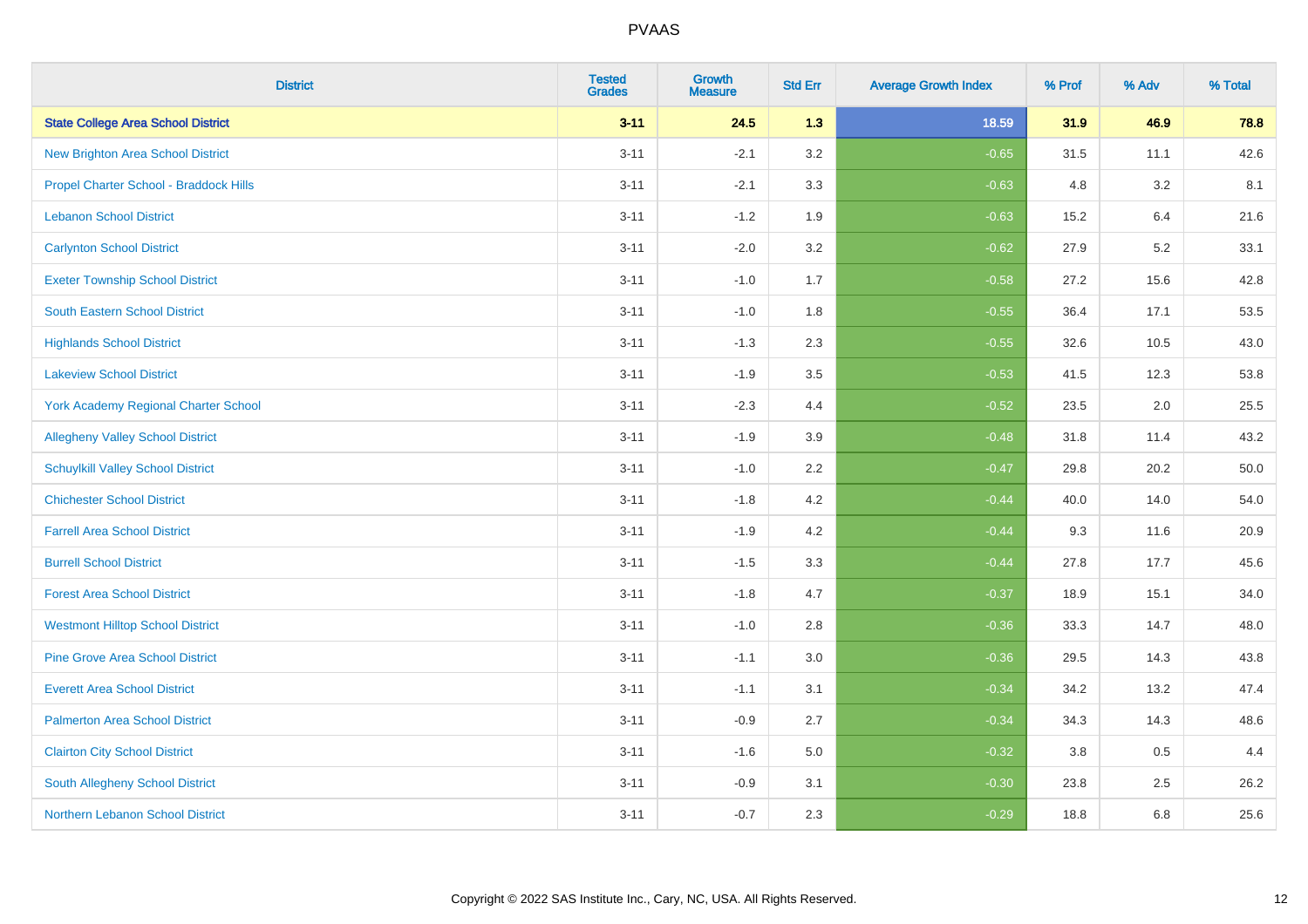| <b>District</b>                                  | <b>Tested</b><br><b>Grades</b> | <b>Growth</b><br><b>Measure</b> | <b>Std Err</b> | <b>Average Growth Index</b> | % Prof | % Adv   | % Total |
|--------------------------------------------------|--------------------------------|---------------------------------|----------------|-----------------------------|--------|---------|---------|
| <b>State College Area School District</b>        | $3 - 11$                       | 24.5                            | 1.3            | 18.59                       | 31.9   | 46.9    | 78.8    |
| <b>Blacklick Valley School District</b>          | $3 - 11$                       | $-0.9$                          | 3.9            | $-0.23$                     | 7.7    | 7.7     | 15.4    |
| <b>Claysburg-Kimmel School District</b>          | $3 - 11$                       | $-1.2$                          | 5.2            | $-0.22$                     | 5.0    | 0.0     | $5.0$   |
| Jeannette City School District                   | $3 - 11$                       | $-0.7$                          | 3.4            | $-0.20$                     | 26.8   | 4.1     | 30.9    |
| South Side Area School District                  | $3 - 11$                       | $-0.6$                          | 3.1            | $-0.19$                     | 24.0   | 28.0    | 52.0    |
| <b>Central Greene School District</b>            | $3 - 11$                       | $-0.4$                          | 2.5            | $-0.15$                     | 27.8   | 14.8    | 42.6    |
| <b>Greencastle-Antrim School District</b>        | $3 - 11$                       | $-0.3$                          | 2.0            | $-0.14$                     | 30.9   | 22.2    | 53.1    |
| <b>Otto-Eldred School District</b>               | $3 - 11$                       | $-0.5$                          | 3.5            | $-0.13$                     | 35.8   | 10.5    | 46.3    |
| <b>Fairfield Area School District</b>            | $3 - 11$                       | $-0.5$                          | 3.6            | $-0.13$                     | 43.9   | 6.1     | 50.0    |
| <b>Wilson Area School District</b>               | $3 - 11$                       | $-0.3$                          | 2.4            | $-0.12$                     | 35.4   | 14.6    | 50.0    |
| <b>Harrisburg City School District</b>           | $3 - 11$                       | $-0.2$                          | 2.0            | $-0.11$                     | 6.0    | 2.0     | 8.0     |
| <b>Brockway Area School District</b>             | $3 - 11$                       | $-0.4$                          | 3.5            | $-0.11$                     | 41.2   | 13.8    | 55.0    |
| Northern Cambria School District                 | $3 - 11$                       | $-0.3$                          | 3.4            | $-0.09$                     | 26.5   | $1.2\,$ | 27.7    |
| <b>Warren County School District</b>             | $3 - 11$                       | $-0.1$                          | 1.6            | $-0.06$                     | 26.7   | 9.7     | 36.4    |
| Southern Tioga School District                   | $3 - 11$                       | $-0.1$                          | 2.8            | $-0.03$                     | 26.3   | 10.3    | 36.6    |
| Penn Hills School District                       | $3 - 11$                       | 0.0                             | 2.4            | 0.02                        | 18.4   | 7.1     | 25.6    |
| Community Academy Of Philadelphia Charter School | $3 - 11$                       | 0.1                             | 2.6            | 0.06                        | 9.7    | 2.6     | 12.4    |
| <b>Tidioute Community Charter School</b>         | $3 - 11$                       | 0.8                             | 4.4            | 0.19                        | 18.1   | 6.9     | 25.0    |
| Hamburg Area School District                     | $3 - 11$                       | $0.6\,$                         | 2.4            | 0.25                        | 28.0   | 15.5    | 43.6    |
| <b>Shippensburg Area School District</b>         | $3 - 11$                       | 0.5                             | 1.8            | 0.26                        | 23.5   | 22.8    | 46.3    |
| <b>Jersey Shore Area School District</b>         | $3 - 11$                       | 0.7                             | 2.5            | 0.27                        | 39.3   | 13.6    | 52.9    |
| <b>New Foundations Charter School</b>            | $3 - 11$                       | 0.6                             | 2.2            | 0.29                        | 22.4   | 4.0     | 26.4    |
| <b>Hopewell Area School District</b>             | $3 - 11$                       | 0.8                             | 2.6            | 0.31                        | 34.5   | 12.4    | 46.9    |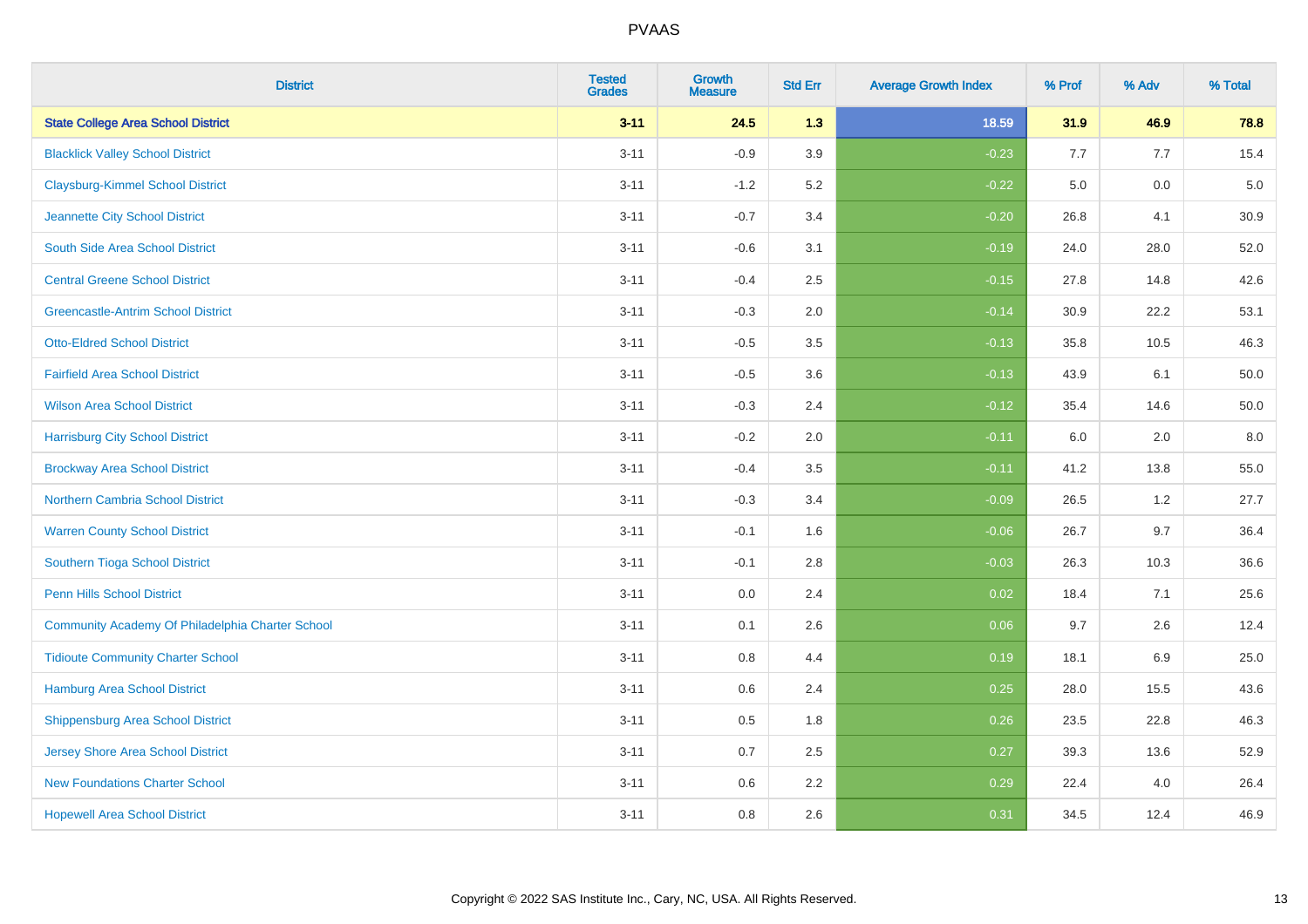| <b>District</b>                                | <b>Tested</b><br><b>Grades</b> | <b>Growth</b><br><b>Measure</b> | <b>Std Err</b> | <b>Average Growth Index</b> | % Prof | % Adv | % Total |
|------------------------------------------------|--------------------------------|---------------------------------|----------------|-----------------------------|--------|-------|---------|
| <b>State College Area School District</b>      | $3 - 11$                       | 24.5                            | 1.3            | 18.59                       | 31.9   | 46.9  | 78.8    |
| <b>North Star School District</b>              | $3 - 11$                       | 1.1                             | 3.3            | 0.34                        | 26.2   | 20.0  | 46.2    |
| <b>Wattsburg Area School District</b>          | $3 - 11$                       | 1.0                             | 2.7            | 0.36                        | 20.4   | 12.4  | 32.7    |
| <b>Upper Adams School District</b>             | $3 - 11$                       | 0.9                             | 2.5            | 0.37                        | 33.0   | 17.0  | 50.0    |
| Pennsylvania Cyber Charter School              | $3 - 11$                       | 0.6                             | 1.5            | 0.37                        | 20.8   | 8.1   | 28.9    |
| <b>Reach Cyber Charter School</b>              | $3 - 11$                       | 1.4                             | 3.6            | 0.40                        | 32.9   | 15.2  | 48.1    |
| <b>Austin Area School District</b>             | $3 - 11$                       | 2.6                             | 6.0            | 0.43                        | 25.0   | 18.8  | 43.8    |
| <b>Brentwood Borough School District</b>       | $3 - 11$                       | 1.3                             | 3.0            | 0.44                        | 20.2   | 16.0  | 36.2    |
| <b>Juniata Valley School District</b>          | $3 - 11$                       | 1.6                             | 3.2            | 0.51                        | 23.1   | 9.4   | 32.5    |
| Shenango Area School District                  | $3 - 11$                       | 1.7                             | 3.2            | 0.52                        | 41.4   | 13.8  | 55.3    |
| <b>Seneca Valley School District</b>           | $3 - 11$                       | $0.8\,$                         | 1.4            | 0.54                        | 40.6   | 25.2  | 65.8    |
| <b>Oley Valley School District</b>             | $3 - 11$                       | 1.4                             | 2.4            | 0.56                        | 37.4   | 23.9  | 61.4    |
| <b>Upper Moreland Township School District</b> | $3 - 11$                       | 1.1                             | 2.0            | 0.56                        | 24.8   | 26.6  | 51.3    |
| <b>Bensalem Township School District</b>       | $3 - 11$                       | 1.0                             | 1.6            | 0.63                        | 24.3   | 10.7  | 34.9    |
| <b>Springfield School District</b>             | $3 - 11$                       | 1.2                             | 1.7            | 0.69                        | 31.8   | 25.2  | 56.9    |
| <b>Williams Valley School District</b>         | $3 - 11$                       | 2.6                             | 3.7            | 0.69                        | 17.0   | 5.1   | 22.0    |
| <b>Mercer Area School District</b>             | $3 - 11$                       | 2.2                             | 3.1            | 0.70                        | 24.4   | 11.8  | 36.2    |
| <b>Forest Hills School District</b>            | $3 - 11$                       | 1.8                             | 2.5            | 0.71                        | 28.8   | 10.3  | 39.1    |
| <b>Tunkhannock Area School District</b>        | $3 - 11$                       | 1.4                             | 2.0            | 0.71                        | 29.8   | 18.1  | 47.9    |
| <b>School Lane Charter School</b>              | $3 - 11$                       | 2.6                             | 3.6            | 0.72                        | 23.1   | 18.7  | 41.8    |
| <b>Lewisburg Area School District</b>          | $3 - 11$                       | 1.7                             | 2.4            | 0.72                        | 35.9   | 35.9  | 71.8    |
| <b>Penn-Delco School District</b>              | $3 - 11$                       | 1.3                             | 1.8            | 0.75                        | 26.5   | 12.6  | 39.1    |
| <b>Moon Area School District</b>               | $3 - 11$                       | 1.5                             | 1.8            | 0.86                        | 34.5   | 25.5  | 60.0    |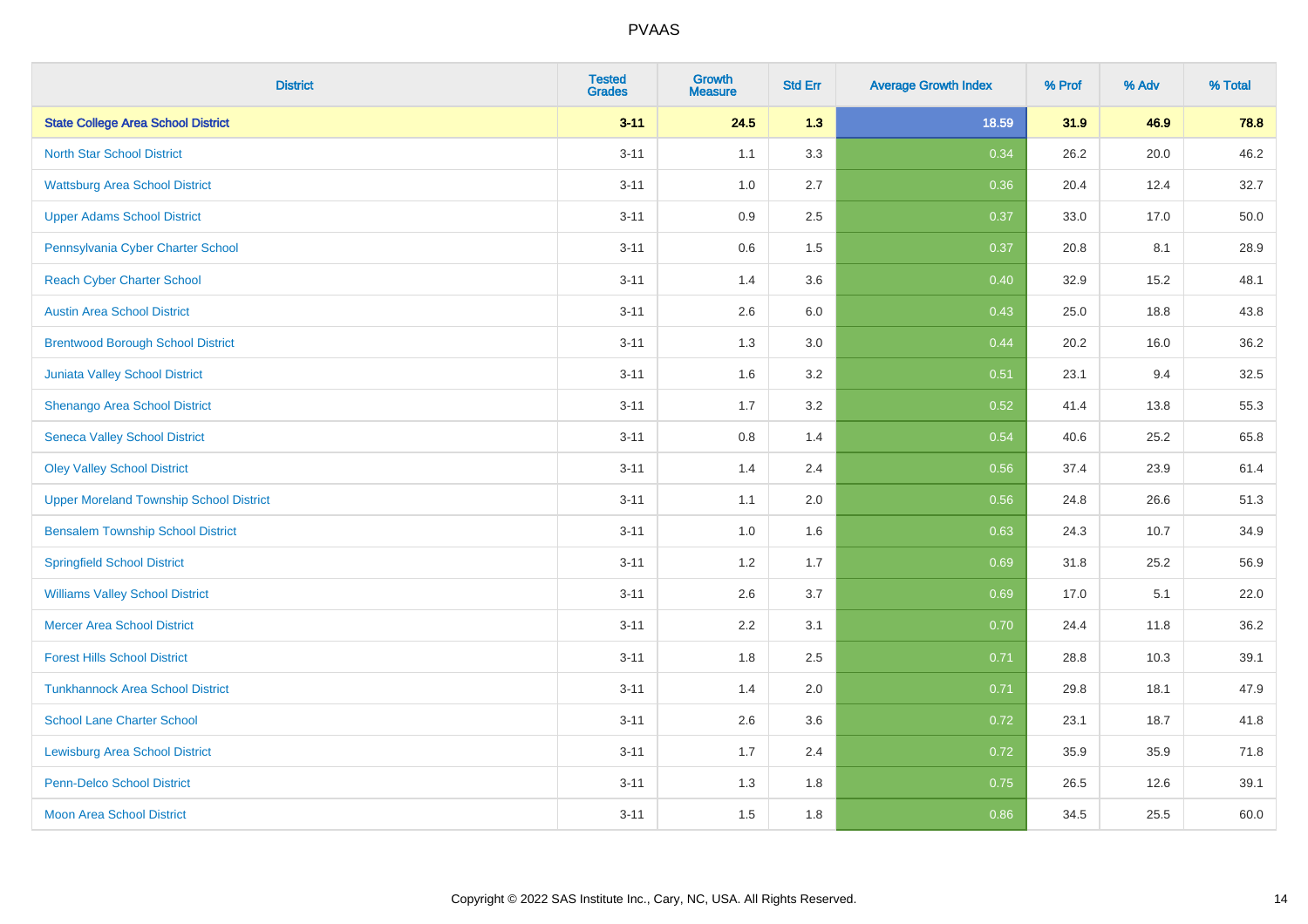| <b>District</b>                           | <b>Tested</b><br><b>Grades</b> | <b>Growth</b><br><b>Measure</b> | <b>Std Err</b> | <b>Average Growth Index</b> | % Prof | % Adv | % Total |
|-------------------------------------------|--------------------------------|---------------------------------|----------------|-----------------------------|--------|-------|---------|
| <b>State College Area School District</b> | $3 - 11$                       | 24.5                            | 1.3            | 18.59                       | 31.9   | 46.9  | 78.8    |
| <b>Blackhawk School District</b>          | $3 - 11$                       | 2.0                             | 2.3            | 0.87                        | 34.6   | 20.7  | 55.3    |
| Aspira Bilingual Cyber Charter School     | $3 - 11$                       | 5.1                             | 5.8            | 0.87                        | 4.8    | 0.0   | 4.8     |
| Hope For Hyndman Charter School           | $3 - 11$                       | 5.1                             | 5.8            | 0.88                        | 14.3   | 7.1   | 21.4    |
| <b>Clarion Area School District</b>       | $3 - 11$                       | 3.2                             | 3.7            | 0.88                        | 31.7   | 13.3  | 45.0    |
| West Jefferson Hills School District      | $3 - 11$                       | 1.9                             | 1.9            | 0.99                        | 34.8   | 27.3  | 62.1    |
| <b>Galeton Area School District</b>       | $3 - 11$                       | 5.4                             | 5.4            | 1.01                        | 33.3   | 22.2  | 55.6    |
| <b>Sharpsville Area School District</b>   | $3 - 11$                       | 3.8                             | 3.7            | 1.04                        | 41.1   | 23.2  | 64.3    |
| <b>Bermudian Springs School District</b>  | $3 - 11$                       | 2.5                             | 2.4            | 1.05                        | 31.8   | 23.5  | 55.3    |
| <b>Haverford Township School District</b> | $3 - 11$                       | 1.4                             | 1.4            | 1.05                        | 36.7   | 26.3  | 63.0    |
| <b>Athens Area School District</b>        | $3 - 11$                       | 2.6                             | 2.3            | 1.11                        | 34.9   | 12.3  | 47.3    |
| <b>Esperanza Cyber Charter School</b>     | $3 - 11$                       | 7.1                             | 6.1            | $1.15$                      | 8.8    | 2.9   | 11.8    |
| <b>Solanco School District</b>            | $3 - 11$                       | 2.2                             | 1.8            | 1.18                        | 27.2   | 15.0  | 42.3    |
| Johnsonburg Area School District          | $3 - 11$                       | $5.0\,$                         | 3.9            | 1.27                        | 35.5   | 11.8  | 47.4    |
| Pennsylvania Virtual Charter School       | $3 - 11$                       | 4.4                             | 3.4            | 1.31                        | 29.8   | 21.2  | 51.0    |
| <b>Ringgold School District</b>           | $3 - 11$                       | 2.9                             | 2.2            | 1.32                        | 23.8   | 13.3  | 37.1    |
| <b>Keystone School District</b>           | $3 - 11$                       | 7.8                             | 5.7            | 1.37                        | 35.0   | 45.0  | 80.0    |
| Philipsburg-Osceola Area School District  | $3 - 11$                       | 4.1                             | 3.0            | 1.37                        | 22.5   | 16.2  | 38.8    |
| <b>Western Wayne School District</b>      | $3 - 11$                       | 3.6                             | 2.6            | 1.39                        | 30.8   | 16.2  | 47.0    |
| <b>Midd-West School District</b>          | $3 - 11$                       | 3.6                             | 2.6            | 1.42                        | 28.6   | 25.0  | 53.6    |
| <b>Conestoga Valley School District</b>   | $3 - 11$                       | 2.4                             | 1.7            | 1.43                        | 35.0   | 23.5  | 58.5    |
| <b>Gateway School District</b>            | $3 - 11$                       | 3.1                             | 2.0            | 1.55                        | 35.7   | 18.5  | 54.2    |
| <b>Fort Leboeuf School District</b>       | $3 - 11$                       | 3.5                             | 2.2            | 1.58                        | 32.0   | 16.8  | 48.8    |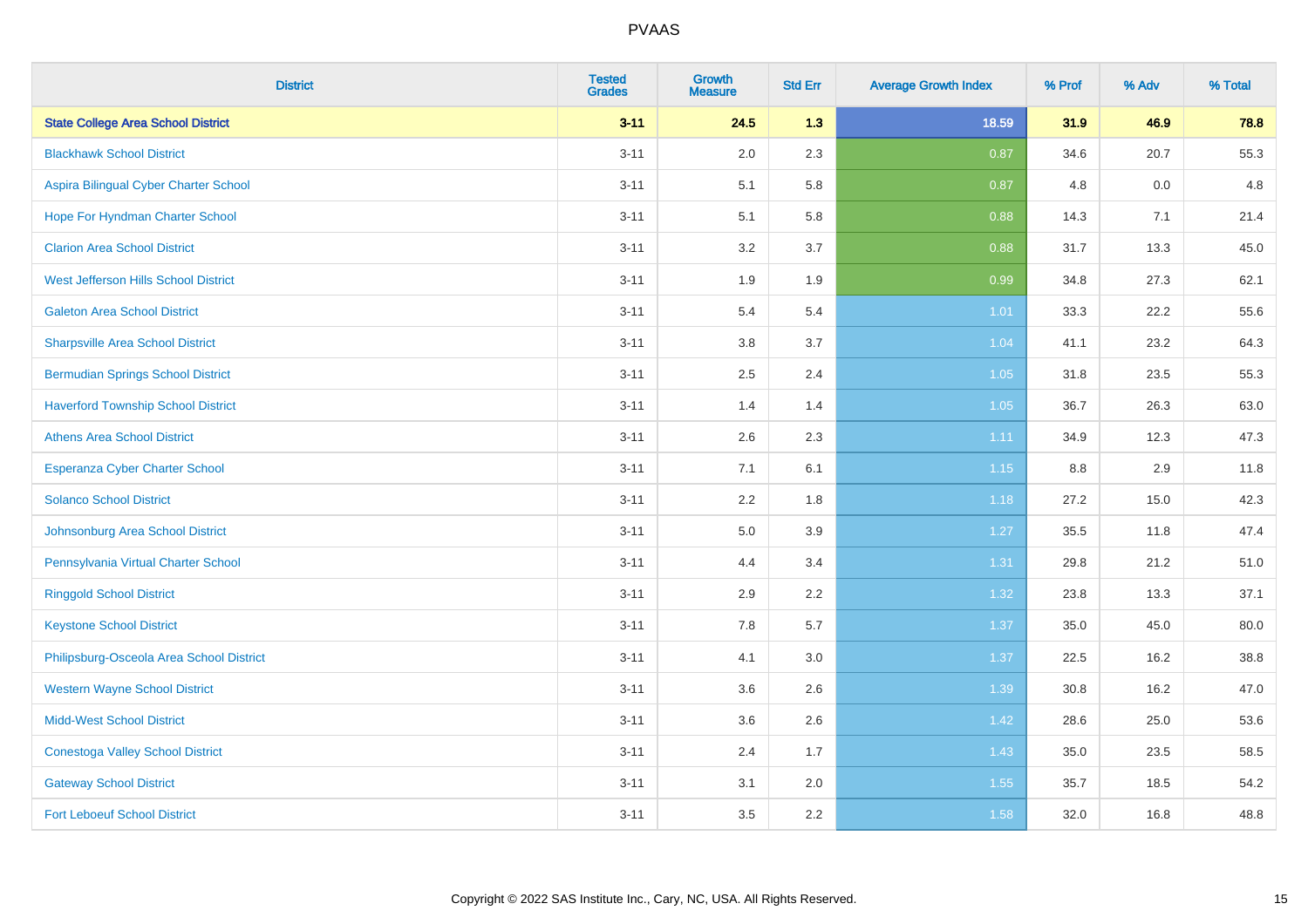| <b>District</b>                                | <b>Tested</b><br><b>Grades</b> | <b>Growth</b><br><b>Measure</b> | <b>Std Err</b> | <b>Average Growth Index</b> | % Prof | % Adv | % Total |
|------------------------------------------------|--------------------------------|---------------------------------|----------------|-----------------------------|--------|-------|---------|
| <b>State College Area School District</b>      | $3 - 11$                       | 24.5                            | 1.3            | 18.59                       | 31.9   | 46.9  | 78.8    |
| <b>Salisbury Township School District</b>      | $3 - 11$                       | 5.8                             | 3.6            | 1.62                        | 24.4   | 12.6  | 37.0    |
| <b>Halifax Area School District</b>            | $3 - 11$                       | 5.8                             | 3.5            | 1.64                        | 32.1   | 18.9  | 50.9    |
| <b>Penn-Trafford School District</b>           | $3 - 11$                       | 2.9                             | 1.8            | 1.68                        | 46.3   | 26.2  | 72.5    |
| <b>Port Allegany School District</b>           | $3 - 11$                       | 6.5                             | 3.7            | 1.74                        | 26.4   | 11.3  | 37.7    |
| Mt Lebanon School District                     | $3 - 11$                       | 2.4                             | 1.3            | 1.79                        | 39.3   | 37.4  | 76.8    |
| Leechburg Area School District                 | $3 - 11$                       | 7.0                             | 3.9            | 1.79                        | 37.7   | 4.9   | 42.6    |
| <b>Sayre Area School District</b>              | $3 - 11$                       | 5.8                             | 3.2            | 1.81                        | 30.3   | 21.0  | 51.3    |
| Perkiomen Valley School District               | $3 - 11$                       | 2.7                             | 1.5            | 1.83                        | 35.0   | 25.3  | 60.3    |
| <b>United School District</b>                  | $3 - 11$                       | 6.3                             | 3.3            | 1.89                        | 38.8   | 16.3  | 55.0    |
| Eastern Lebanon County School District         | $3 - 11$                       | 4.0                             | 2.1            | 1.89                        | 23.5   | 11.5  | 35.0    |
| <b>Spring Grove Area School District</b>       | $3 - 11$                       | 3.9                             | 2.0            | 1.90                        | 30.0   | 23.0  | 53.0    |
| South Middleton School District                | $3 - 11$                       | 4.4                             | 2.2            | 1.95                        | 31.1   | 16.4  | 47.5    |
| <b>Keystone Central School District</b>        | $3 - 11$                       | 3.6                             | 1.8            | 2.04                        | 27.1   | 14.6  | 41.8    |
| Northampton Area School District               | $3 - 11$                       | 3.2                             | 1.5            | 2.05                        | 29.8   | 17.9  | 47.7    |
| Northeastern York School District              | $3 - 11$                       | $3.8\,$                         | 1.8            | 2.11                        | 32.7   | 21.0  | 53.7    |
| <b>Muncy School District</b>                   | $3 - 11$                       | 6.9                             | 3.3            | 2.12                        | 37.6   | 18.8  | 56.4    |
| <b>Brookville Area School District</b>         | $3 - 11$                       | 6.8                             | 3.1            | 2.19                        | 46.1   | 14.6  | 60.7    |
| <b>Mastery Charter School - Hardy Williams</b> | $3 - 11$                       | 6.6                             | 3.0            | 2.21                        | 24.7   | 1.2   | 25.9    |
| <b>Blue Ridge School District</b>              | $3 - 11$                       | 8.3                             | 3.7            | 2.24                        | 29.6   | 9.3   | 38.9    |
| East Pennsboro Area School District            | $3 - 11$                       | 4.8                             | 2.1            | 2.26                        | 36.8   | 16.9  | 53.7    |
| <b>Brandywine Heights Area School District</b> | $3 - 11$                       | 5.8                             | 2.6            | 2.27                        | 27.7   | 28.6  | 56.2    |
| Huntingdon Area School District                | $3 - 11$                       | 5.8                             | 2.6            | 2.28                        | 27.8   | 17.4  | 45.2    |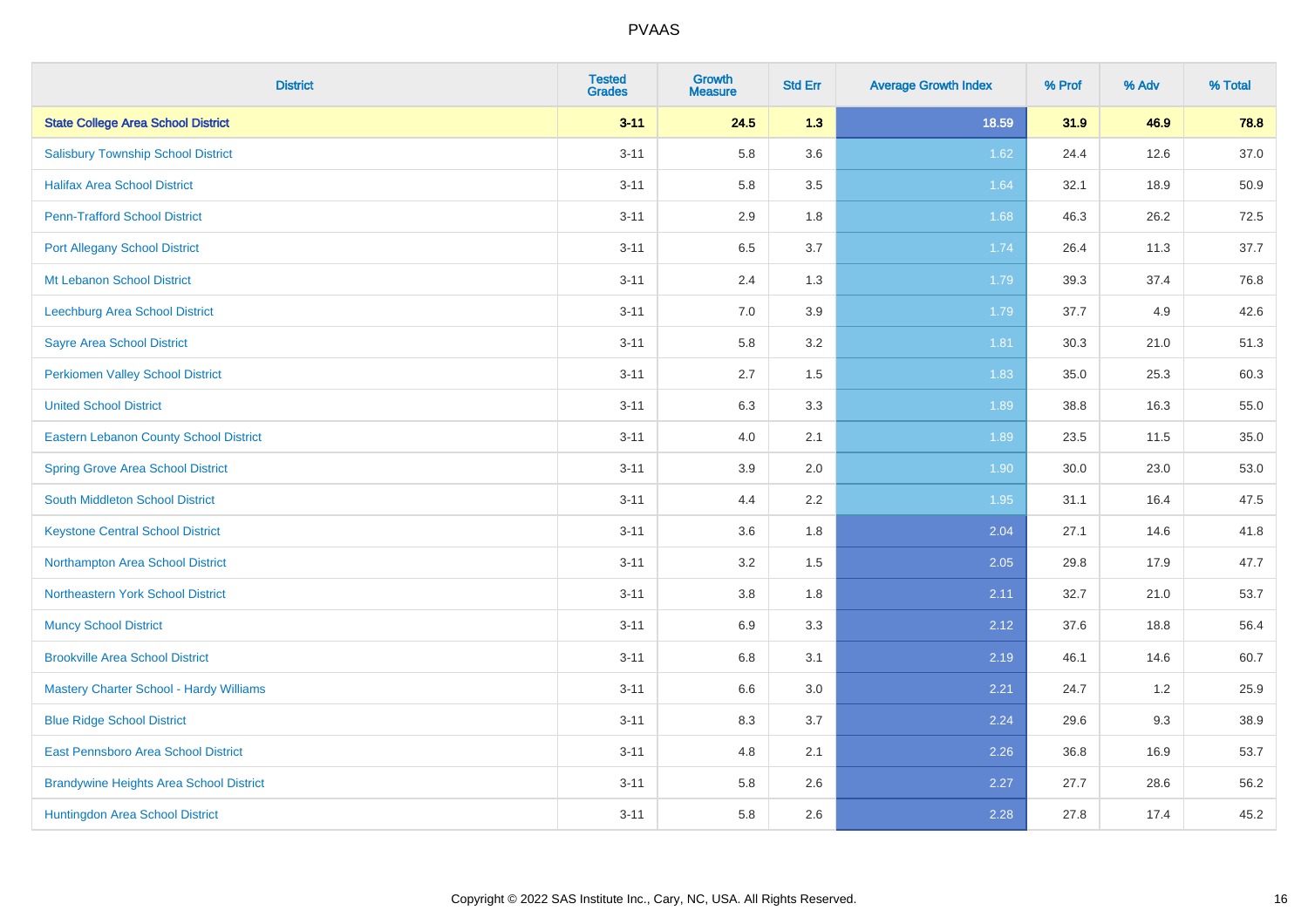| <b>District</b>                           | <b>Tested</b><br><b>Grades</b> | <b>Growth</b><br><b>Measure</b> | <b>Std Err</b> | <b>Average Growth Index</b> | % Prof | % Adv | % Total |
|-------------------------------------------|--------------------------------|---------------------------------|----------------|-----------------------------|--------|-------|---------|
| <b>State College Area School District</b> | $3 - 11$                       | 24.5                            | 1.3            | 18.59                       | 31.9   | 46.9  | 78.8    |
| <b>Red Lion Area School District</b>      | $3 - 11$                       | 4.5                             | 1.9            | 2.31                        | 32.3   | 21.5  | 53.8    |
| <b>Bentworth School District</b>          | $3 - 11$                       | 7.0                             | 3.0            | 2.36                        | 26.6   | 17.0  | 43.6    |
| <b>Homer-Center School District</b>       | $3 - 11$                       | 8.8                             | 3.5            | 2.53                        | 38.0   | 17.7  | 55.8    |
| <b>Palisades School District</b>          | $3 - 11$                       | 7.7                             | 2.9            | 2.66                        | 27.8   | 20.3  | 48.1    |
| <b>Bedford Area School District</b>       | $3 - 11$                       | 6.4                             | 2.4            | 2.68                        | 31.0   | 20.6  | 51.6    |
| Saint Marys Area School District          | $3 - 11$                       | 6.0                             | 2.2            | 2.69                        | 35.4   | 18.3  | 53.7    |
| <b>Crawford Central School District</b>   | $3 - 11$                       | 5.7                             | 2.1            | 2.71                        | 26.4   | 15.8  | 42.1    |
| <b>Great Valley School District</b>       | $3 - 11$                       | 5.4                             | 2.0            | 2.77                        | 33.8   | 33.5  | 67.3    |
| <b>Canton Area School District</b>        | $3 - 11$                       | 8.4                             | 2.9            | 2.92                        | 13.8   | 23.0  | 36.8    |
| <b>Bald Eagle Area School District</b>    | $3 - 11$                       | 7.6                             | 2.5            | 3.00                        | 31.6   | 15.6  | 47.3    |
| <b>Line Mountain School District</b>      | $3 - 11$                       | 11.7                            | 3.9            | 3.01                        | 40.4   | 42.3  | 82.7    |
| <b>Lower Dauphin School District</b>      | $3 - 11$                       | 5.3                             | 1.8            | 3.03                        | 30.6   | 26.8  | 57.5    |
| <b>Upper Perkiomen School District</b>    | $3 - 11$                       | 5.7                             | 1.9            | 3.04                        | 25.4   | 19.9  | 45.4    |
| <b>Greenwood School District</b>          | $3 - 11$                       | 11.3                            | 3.6            | 3.14                        | 31.2   | 32.8  | 63.9    |
| <b>Avon Grove Charter School</b>          | $3 - 11$                       | 9.8                             | 3.1            | 3.18                        | 32.4   | 26.0  | 58.4    |
| <b>Penncrest School District</b>          | $3 - 11$                       | 6.0                             | 1.9            | 3.24                        | 31.1   | 16.9  | 48.0    |
| <b>Upper Dauphin Area School District</b> | $3 - 11$                       | 16.5                            | 5.1            | 3.26                        | 37.5   | 26.8  | 64.3    |
| <b>Steel Valley School District</b>       | $3 - 11$                       | 11.1                            | 3.3            | 3.33                        | 34.8   | 10.1  | 44.9    |
| South Fayette Township School District    | $3 - 11$                       | 6.0                             | 1.8            | 3.33                        | 32.2   | 38.3  | 70.5    |
| <b>Bellefonte Area School District</b>    | $3 - 11$                       | 6.7                             | 2.0            | 3.34                        | 28.8   | 21.5  | 50.2    |
| <b>Conrad Weiser Area School District</b> | $3 - 11$                       | 7.1                             | 2.1            | 3.34                        | 28.2   | 14.4  | 42.6    |
| <b>Wilmington Area School District</b>    | $3 - 11$                       | 11.1                            | 3.3            | 3.37                        | 29.8   | 26.2  | 56.0    |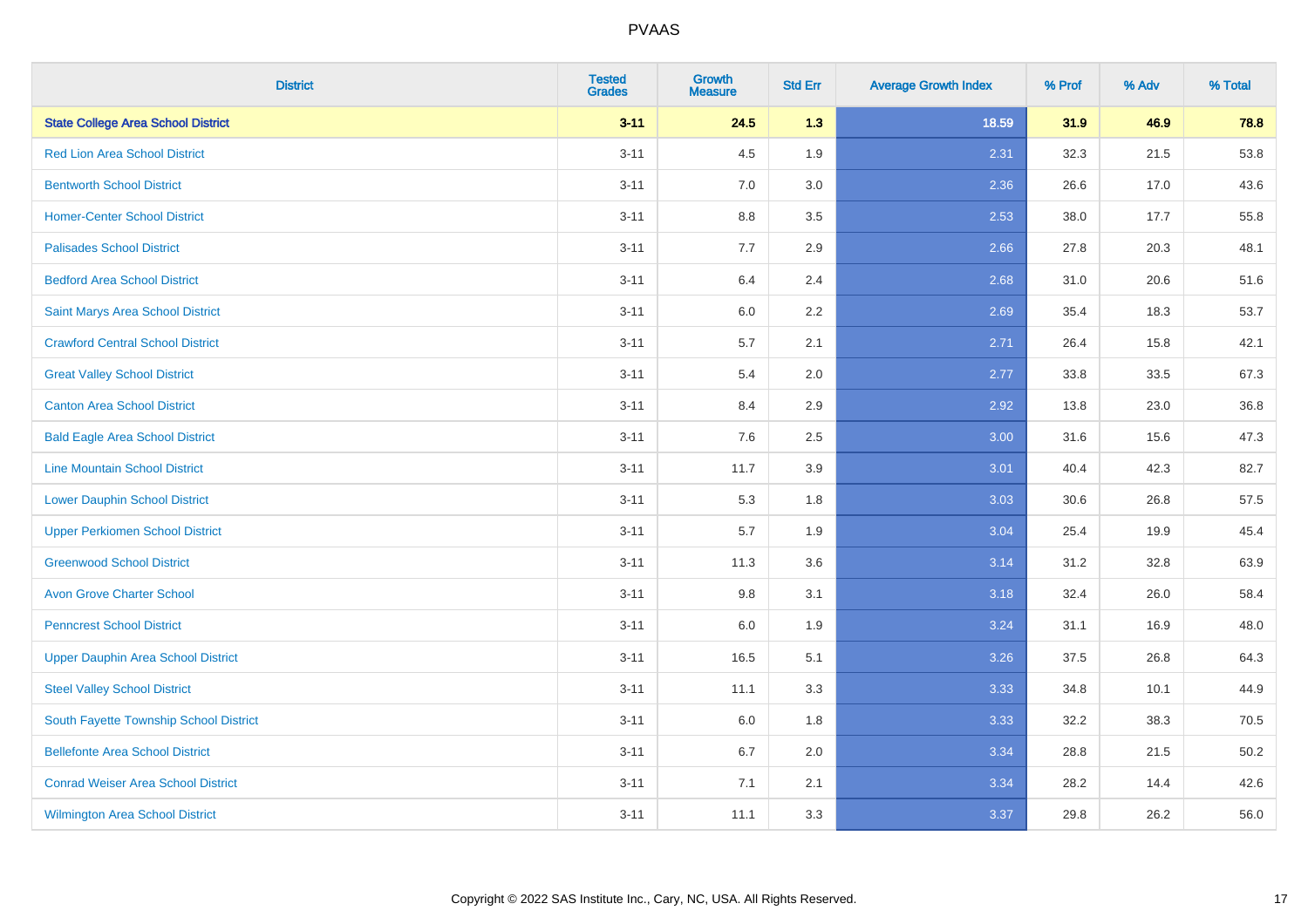| <b>District</b>                                | <b>Tested</b><br><b>Grades</b> | Growth<br><b>Measure</b> | <b>Std Err</b> | <b>Average Growth Index</b> | % Prof | % Adv   | % Total |
|------------------------------------------------|--------------------------------|--------------------------|----------------|-----------------------------|--------|---------|---------|
| <b>State College Area School District</b>      | $3 - 11$                       | 24.5                     | 1.3            | 18.59                       | 31.9   | 46.9    | 78.8    |
| <b>Fairview School District</b>                | $3 - 11$                       | 8.3                      | 2.4            | 3.43                        | 41.9   | 34.9    | 76.7    |
| <b>North Pocono School District</b>            | $3 - 11$                       | 13.1                     | 3.7            | 3.54                        | 31.4   | 33.3    | 64.7    |
| <b>York Suburban School District</b>           | $3 - 11$                       | 7.4                      | 2.1            | 3.55                        | 24.9   | 31.2    | 56.1    |
| Oil City Area School District                  | $3 - 11$                       | 8.6                      | 2.4            | 3.56                        | 29.1   | 13.1    | 42.2    |
| <b>Reading School District</b>                 | $3 - 11$                       | 4.3                      | 1.2            | 3.71                        | 16.8   | $6.0\,$ | 22.8    |
| <b>Spring Cove School District</b>             | $3 - 11$                       | 9.1                      | 2.4            | 3.77                        | 31.8   | 25.4    | 57.1    |
| <b>Hampton Township School District</b>        | $3 - 11$                       | 7.4                      | 2.0            | 3.79                        | 37.9   | 39.2    | 77.0    |
| <b>Hazleton Area School District</b>           | $3 - 11$                       | 6.0                      | 1.6            | 3.85                        | 20.5   | 9.0     | 29.5    |
| <b>Warrior Run School District</b>             | $3 - 11$                       | 10.5                     | 2.7            | 3.86                        | 34.1   | 16.8    | 50.9    |
| <b>Dallas School District</b>                  | $3 - 11$                       | 8.1                      | 2.1            | 3.87                        | 32.4   | 22.4    | 54.8    |
| <b>Phoenixville Area School District</b>       | $3 - 11$                       | 7.3                      | 1.8            | 3.96                        | 32.3   | 27.6    | 59.8    |
| Abington Heights School District               | $3 - 11$                       | 6.7                      | 1.7            | 4.00                        | 33.8   | 31.7    | 65.5    |
| Downingtown Area School District               | $3 - 11$                       | 4.4                      | 1.1            | 4.06                        | 30.1   | 32.0    | 62.2    |
| <b>Ephrata Area School District</b>            | $3 - 11$                       | 6.8                      | 1.7            | 4.08                        | 31.6   | 17.1    | 48.8    |
| <b>Valley View School District</b>             | $3 - 11$                       | 9.3                      | 2.2            | 4.18                        | 26.6   | 23.1    | 49.7    |
| <b>Laurel School District</b>                  | $3 - 11$                       | 13.0                     | 3.1            | 4.19                        | 30.3   | 15.7    | 46.1    |
| Pennsylvania Leadership Charter School         | $3 - 11$                       | 8.0                      | 1.9            | 4.22                        | 33.1   | 27.8    | 60.9    |
| <b>Wallenpaupack Area School District</b>      | $3 - 11$                       | 8.8                      | 2.1            | 4.28                        | 28.5   | 18.9    | 47.4    |
| <b>Coudersport Area School District</b>        | $3 - 11$                       | 14.8                     | 3.4            | 4.33                        | 34.7   | 28.0    | 62.7    |
| <b>Lower Moreland Township School District</b> | $3 - 11$                       | 8.7                      | 2.0            | 4.35                        | 38.2   | 33.2    | 71.4    |
| <b>Pennsbury School District</b>               | $3 - 11$                       | 5.6                      | 1.3            | 4.38                        | 37.7   | 27.7    | 65.4    |
| Northern York County School District           | $3 - 11$                       | 8.4                      | 1.8            | 4.63                        | 24.3   | 23.1    | 47.4    |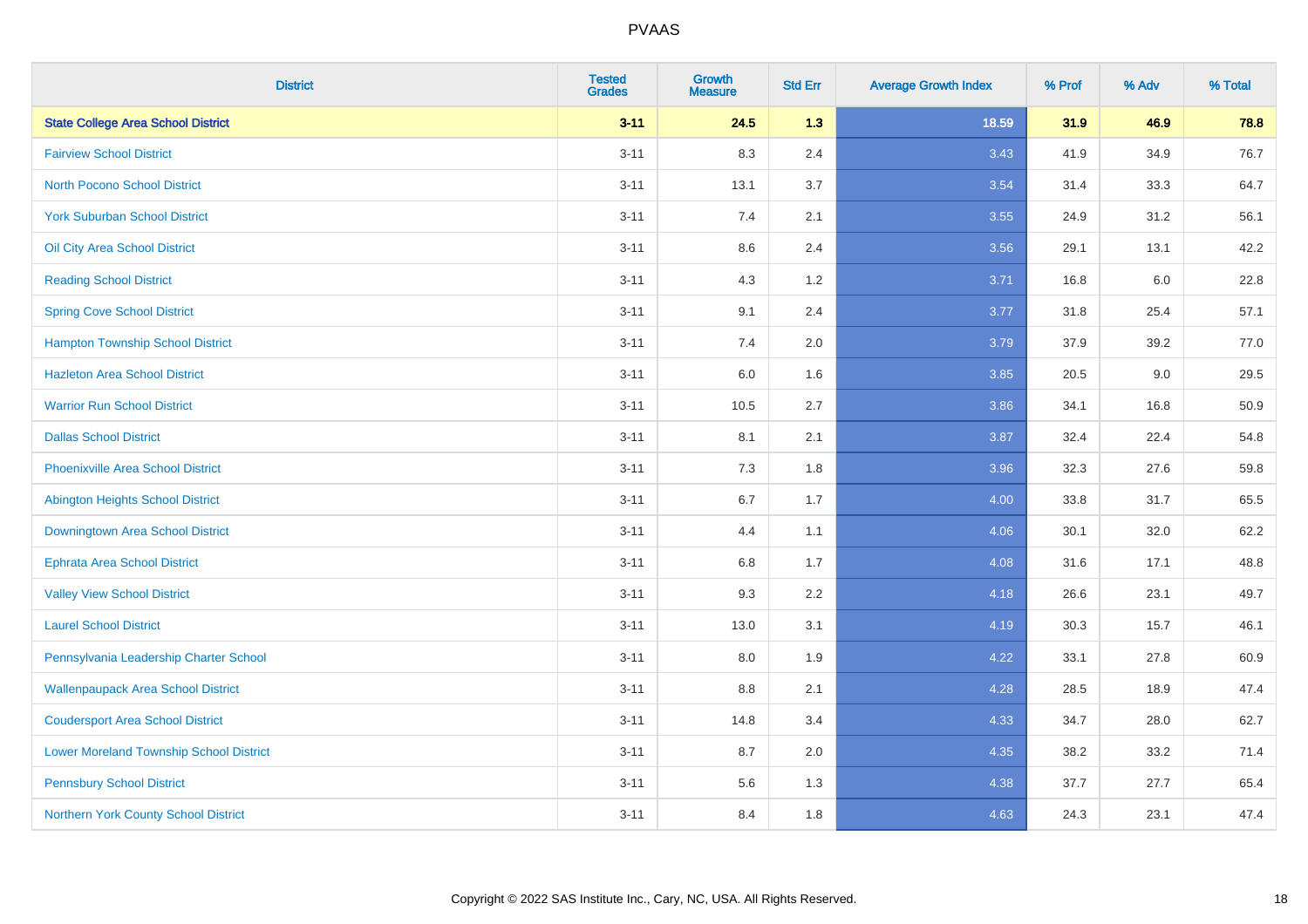| <b>District</b>                              | <b>Tested</b><br><b>Grades</b> | Growth<br><b>Measure</b> | <b>Std Err</b> | <b>Average Growth Index</b> | % Prof | % Adv | % Total |
|----------------------------------------------|--------------------------------|--------------------------|----------------|-----------------------------|--------|-------|---------|
| <b>State College Area School District</b>    | $3 - 11$                       | 24.5                     | 1.3            | 18.59                       | 31.9   | 46.9  | 78.8    |
| <b>Stroudsburg Area School District</b>      | $3 - 11$                       | 7.5                      | 1.6            | 4.70                        | 30.4   | 18.3  | 48.7    |
| <b>West Perry School District</b>            | $3 - 11$                       | 11.0                     | 2.3            | 4.76                        | 26.9   | 20.5  | 47.4    |
| <b>Lakeland School District</b>              | $3 - 11$                       | 13.3                     | 2.8            | 4.80                        | 22.2   | 21.2  | 43.4    |
| <b>Penn Manor School District</b>            | $3 - 11$                       | 7.1                      | 1.5            | 4.82                        | 26.7   | 20.5  | 47.2    |
| <b>Iroquois School District</b>              | $3 - 11$                       | 13.6                     | 2.8            | 4.83                        | 33.3   | 16.0  | 49.4    |
| <b>Lehighton Area School District</b>        | $3 - 11$                       | 11.4                     | 2.4            | 4.84                        | 30.5   | 24.9  | 55.3    |
| <b>Belle Vernon Area School District</b>     | $3 - 11$                       | 11.1                     | 2.3            | 4.88                        | 31.6   | 25.4  | 57.1    |
| <b>Quaker Valley School District</b>         | $3 - 11$                       | 12.2                     | 2.5            | 4.90                        | 39.5   | 26.4  | 65.9    |
| <b>Berlin Brothersvalley School District</b> | $3 - 11$                       | 19.6                     | 4.0            | 4.93                        | 28.3   | 41.3  | 69.6    |
| <b>West Branch Area School District</b>      | $3 - 11$                       | 17.0                     | 3.3            | 5.20                        | 47.1   | 19.1  | 66.2    |
| <b>Cornwall-Lebanon School District</b>      | $3 - 11$                       | 8.2                      | 1.6            | 5.24                        | 28.0   | 20.5  | 48.6    |
| Lake-Lehman School District                  | $3 - 11$                       | 14.9                     | 2.8            | 5.34                        | 25.8   | 22.5  | 48.3    |
| <b>Pine-Richland School District</b>         | $3 - 11$                       | 9.3                      | 1.7            | 5.56                        | 42.3   | 35.8  | 78.1    |
| <b>Pequea Valley School District</b>         | $3 - 11$                       | 18.0                     | 3.1            | 5.74                        | 29.2   | 37.5  | 66.7    |
| <b>Harbor Creek School District</b>          | $3 - 11$                       | 13.4                     | 2.3            | 5.80                        | 34.5   | 40.7  | 75.2    |
| <b>Punxsutawney Area School District</b>     | $3 - 11$                       | 15.8                     | 2.7            | 5.83                        | 18.6   | 29.0  | 47.6    |
| Indiana Area School District                 | $3 - 11$                       | 12.0                     | 2.0            | 5.98                        | 30.0   | 30.4  | 60.3    |
| <b>Agora Cyber Charter School</b>            | $3 - 11$                       | 14.6                     | 2.4            | 6.03                        | 24.7   | 19.5  | 44.2    |
| <b>Franklin Regional School District</b>     | $3 - 11$                       | 11.3                     | 1.8            | 6.13                        | 30.0   | 35.0  | 65.0    |
| <b>Tuscarora School District</b>             | $3 - 11$                       | 13.4                     | 2.2            | 6.20                        | 37.1   | 26.3  | 63.4    |
| <b>Armstrong School District</b>             | $3 - 11$                       | 9.8                      | 1.6            | 6.22                        | 32.8   | 24.6  | 57.4    |
| <b>Cocalico School District</b>              | $3 - 11$                       | 12.3                     | 1.9            | 6.48                        | 28.2   | 32.3  | 60.5    |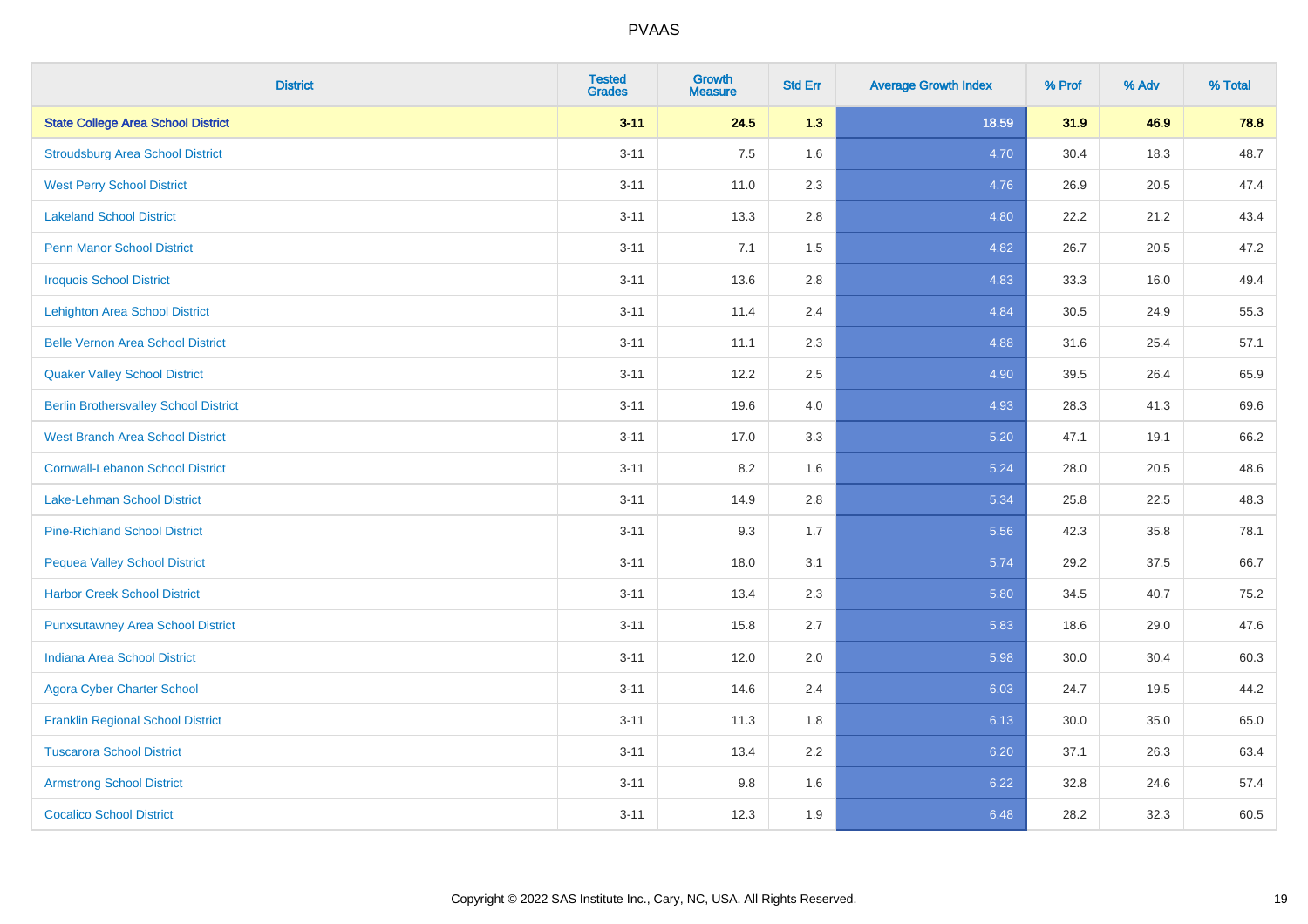| <b>District</b>                               | <b>Tested</b><br><b>Grades</b> | <b>Growth</b><br><b>Measure</b> | <b>Std Err</b> | <b>Average Growth Index</b> | % Prof | % Adv | % Total |
|-----------------------------------------------|--------------------------------|---------------------------------|----------------|-----------------------------|--------|-------|---------|
| <b>State College Area School District</b>     | $3 - 11$                       | 24.5                            | 1.3            | 18.59                       | 31.9   | 46.9  | 78.8    |
| <b>Manheim Central School District</b>        | $3 - 11$                       | 12.8                            | 2.0            | 6.52                        | 27.8   | 35.4  | 63.2    |
| <b>Neshaminy School District</b>              | $3 - 11$                       | 8.6                             | 1.3            | 6.56                        | 31.3   | 23.9  | 55.2    |
| <b>Millcreek Township School District</b>     | $3 - 11$                       | 9.1                             | 1.4            | 6.61                        | 34.5   | 30.1  | 64.6    |
| <b>Methacton School District</b>              | $3 - 11$                       | 11.0                            | 1.6            | 6.94                        | 36.0   | 33.6  | 69.6    |
| <b>Whitehall-Coplay School District</b>       | $3 - 11$                       | 11.8                            | 1.7            | 7.06                        | 32.3   | 21.7  | 54.0    |
| <b>Upper Merion Area School District</b>      | $3 - 11$                       | 14.0                            | 2.0            | 7.15                        | 34.4   | 32.6  | 67.0    |
| <b>Danville Area School District</b>          | $3 - 11$                       | 18.4                            | 2.6            | 7.19                        | 32.0   | 46.1  | 78.1    |
| <b>Mountain View School District</b>          | $3 - 11$                       | 24.2                            | 3.4            | 7.20                        | 45.8   | 37.3  | 83.0    |
| <b>East Penn School District</b>              | $3 - 11$                       | 8.9                             | 1.2            | 7.61                        | 32.8   | 26.4  | 59.2    |
| <b>Mifflin County School District</b>         | $3 - 11$                       | 12.3                            | 1.6            | 7.69                        | 35.1   | 15.1  | 50.3    |
| <b>Upper Saint Clair School District</b>      | $3 - 11$                       | 13.8                            | 1.8            | 7.86                        | 32.2   | 44.5  | 76.7    |
| <b>Peters Township School District</b>        | $3 - 11$                       | 14.1                            | 1.7            | 8.16                        | 35.2   | 41.6  | 76.8    |
| <b>Saucon Valley School District</b>          | $3 - 11$                       | 18.9                            | 2.2            | 8.48                        | 26.0   | 39.6  | 65.6    |
| <b>Southern York County School District</b>   | $3 - 11$                       | 15.5                            | 1.8            | 8.48                        | 37.6   | 29.2  | 66.8    |
| <b>Marple Newtown School District</b>         | $3 - 11$                       | 20.6                            | 2.3            | 8.95                        | 31.1   | 42.7  | 73.8    |
| Palmyra Area School District                  | $3 - 11$                       | 16.2                            | 1.8            | 9.02                        | 38.8   | 34.0  | 72.8    |
| <b>Unionville-Chadds Ford School District</b> | $3 - 11$                       | 15.8                            | 1.7            | 9.12                        | 31.2   | 48.0  | 79.2    |
| <b>Wayne Highlands School District</b>        | $3 - 11$                       | 22.5                            | 2.5            | 9.16                        | 33.8   | 40.4  | 74.2    |
| Fox Chapel Area School District               | $3 - 11$                       | 17.6                            | 1.9            | 9.47                        | 22.9   | 52.0  | 74.9    |
| <b>Delaware Valley School District</b>        | $3 - 11$                       | 15.7                            | 1.6            | 9.62                        | 36.7   | 32.1  | 68.8    |
| New Hope-Solebury School District             | $3 - 11$                       | 28.8                            | 2.9            | 9.77                        | 31.6   | 50.0  | 81.6    |
| <b>Hempfield School District</b>              | $3 - 11$                       | 13.4                            | 1.3            | 10.53                       | 29.9   | 36.8  | 66.7    |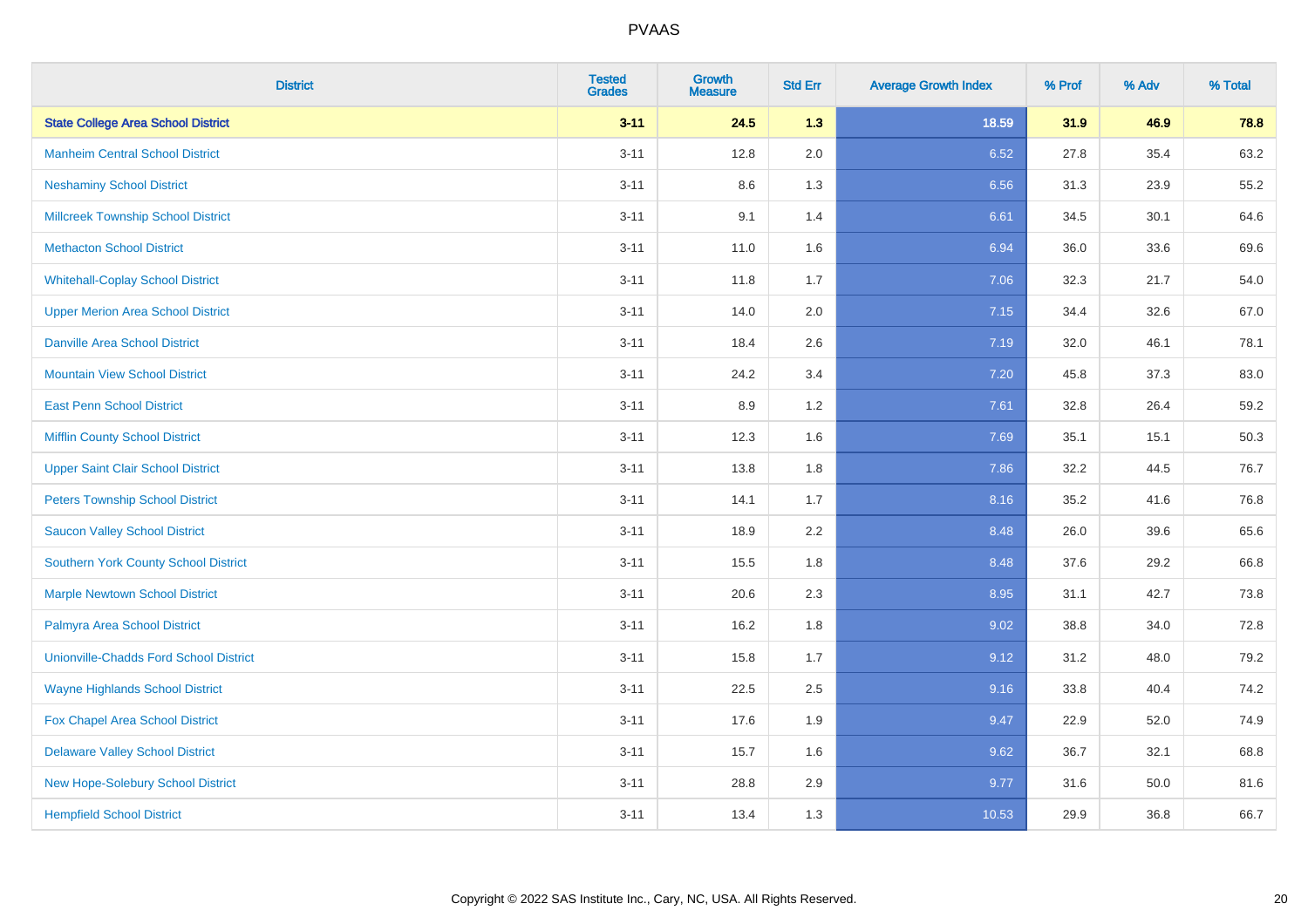| <b>District</b>                           | <b>Tested</b><br><b>Grades</b> | <b>Growth</b><br><b>Measure</b> | <b>Std Err</b> | <b>Average Growth Index</b> | % Prof | % Adv | % Total |
|-------------------------------------------|--------------------------------|---------------------------------|----------------|-----------------------------|--------|-------|---------|
| <b>State College Area School District</b> | $3 - 11$                       | 24.5                            | 1.3            | 18.59                       | 31.9   | 46.9  | 78.8    |
| <b>Warwick School District</b>            | $3 - 11$                       | 21.7                            | 1.8            | 11.76                       | 27.7   | 36.3  | 64.0    |
| <b>Littlestown Area School District</b>   | $3 - 11$                       | 28.7                            | 2.4            | 11.83                       | 38.4   | 29.3  | 67.7    |
| <b>Council Rock School District</b>       | $3 - 11$                       | 13.5                            | 1.1            | 12.27                       | 32.0   | 35.4  | 67.4    |
| <b>Souderton Area School District</b>     | $3 - 11$                       | 18.5                            | 1.4            | 12.86                       | 39.2   | 31.2  | 70.4    |
| <b>Colonial School District</b>           | $3 - 11$                       | 22.1                            | 1.6            | 13.55                       | 27.2   | 43.5  | 70.6    |
| <b>Spring-Ford Area School District</b>   | $3 - 11$                       | 16.6                            | 1.2            | 14.02                       | 30.4   | 45.3  | 75.7    |
| <b>Dallastown Area School District</b>    | $3 - 11$                       | 19.9                            | 1.4            | 14.14                       | 36.8   | 34.2  | 71.0    |
| <b>North Allegheny School District</b>    | $3 - 11$                       | 18.0                            | 1.3            | 14.25                       | 30.5   | 42.9  | 73.4    |
| <b>Lower Merion School District</b>       | $3 - 11$                       | 18.9                            | 1.2            | 15.42                       | 29.4   | 48.6  | 78.0    |
| North Penn School District                | $3 - 11$                       | 17.6                            | 1.0            | 17.53                       | 30.8   | 35.7  | 66.4    |
| <b>Central Bucks School District</b>      | $3 - 11$                       | 15.5                            | $0.9\,$        | 17.94                       | 34.8   | 41.4  | 76.2    |
| <b>State College Area School District</b> | $3 - 11$                       | 24.5                            | $1.3$          | 18.59                       | 31.9   | 46.9  | 78.8    |
| <b>Norristown Area School District</b>    | $3 - 12$                       | $-25.4$                         | 1.7            | $-15.35$                    | 10.6   | 1.8   | 12.4    |
| Philadelphia City School District         | $3 - 12$                       | $-7.8$                          | 0.6            | $-13.43$                    | 16.4   | 6.5   | 22.9    |
| <b>Allentown City School District</b>     | $3 - 12$                       | $-16.9$                         | 1.4            | $-12.37$                    | 5.9    | 0.4   | 6.3     |
| <b>York City School District</b>          | $3 - 12$                       | $-17.7$                         | 1.8            | $-10.05$                    | 3.2    | 0.7   | 3.9     |
| Ambridge Area School District             | $3 - 12$                       | $-19.4$                         | 2.5            | $-7.64$                     | 23.2   | 5.6   | 28.9    |
| <b>Lancaster School District</b>          | $3 - 12$                       | $-10.0$                         | 1.4            | $-7.22$                     | 9.0    | 3.9   | 12.8    |
| <b>Hempfield Area School District</b>     | $3 - 12$                       | $-10.2$                         | 1.6            | $-6.37$                     | 28.1   | 19.2  | 47.3    |
| <b>New Castle Area School District</b>    | $3 - 12$                       | $-13.6$                         | 2.3            | $-5.99$                     | 17.6   | 2.0   | 19.5    |
| <b>West Mifflin Area School District</b>  | $3 - 12$                       | $-11.9$                         | 2.5            | $-4.77$                     | 15.9   | 4.0   | 19.9    |
| <b>Interboro School District</b>          | $3 - 12$                       | $-8.4$                          | 2.0            | $-4.27$                     | 27.6   | 6.4   | 34.1    |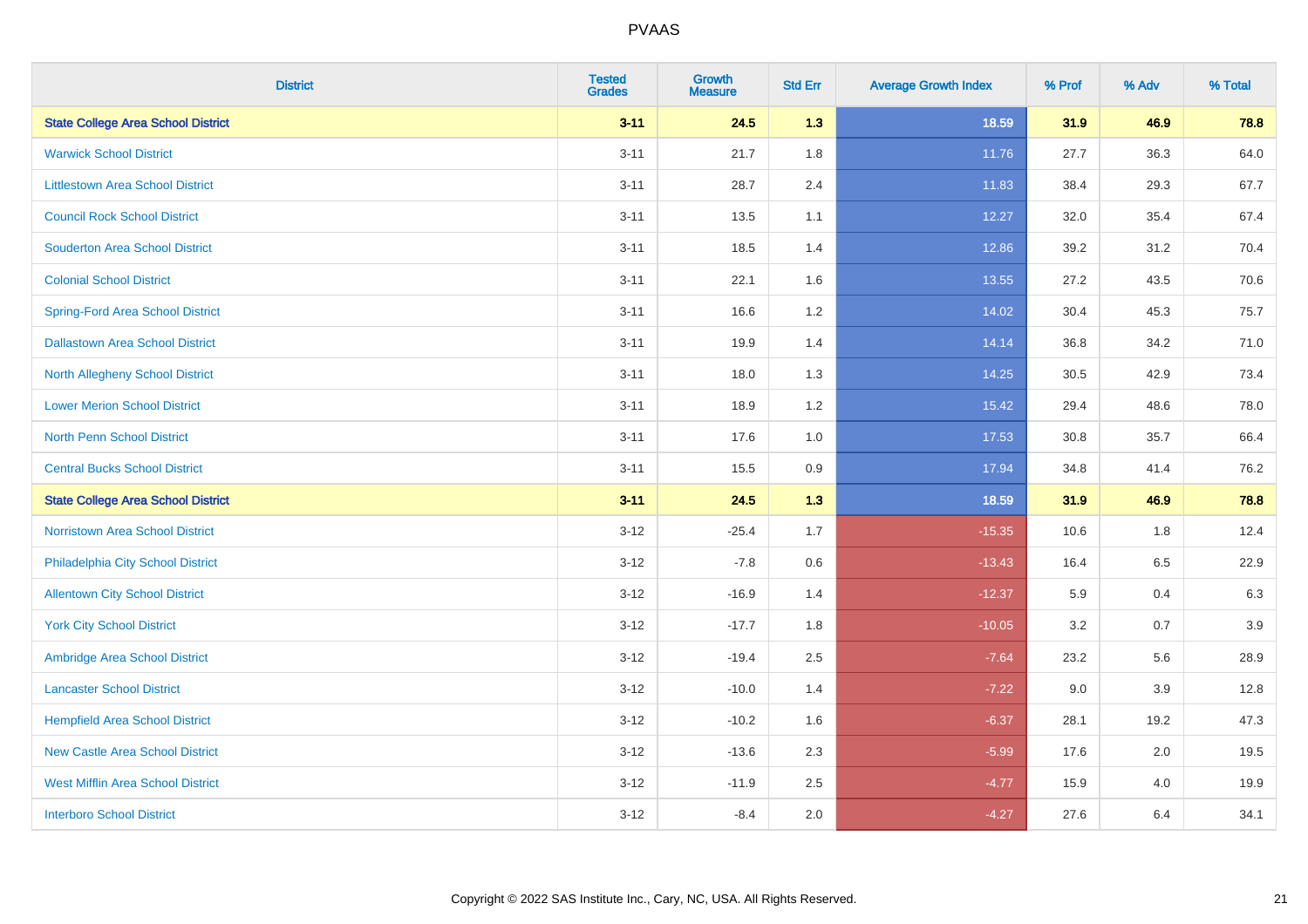| <b>District</b>                                        | <b>Tested</b><br><b>Grades</b> | <b>Growth</b><br><b>Measure</b> | <b>Std Err</b> | <b>Average Growth Index</b> | % Prof | % Adv   | % Total |
|--------------------------------------------------------|--------------------------------|---------------------------------|----------------|-----------------------------|--------|---------|---------|
| <b>State College Area School District</b>              | $3 - 11$                       | 24.5                            | 1.3            | 18.59                       | 31.9   | 46.9    | 78.8    |
| <b>Panther Valley School District</b>                  | $3 - 12$                       | $-13.3$                         | 3.2            | $-4.10$                     | 31.5   | 4.1     | 35.6    |
| <b>Scranton School District</b>                        | $3 - 12$                       | $-10.1$                         | 2.5            | $-4.04$                     | 20.0   | 7.7     | 27.7    |
| <b>Tussey Mountain School District</b>                 | $3 - 12$                       | $-13.0$                         | 3.3            | $-3.93$                     | 11.1   | 3.2     | 14.3    |
| <b>Grove City Area School District</b>                 | $3-12$                         | $-8.8$                          | 2.3            | $-3.89$                     | 25.6   | 16.4    | 42.0    |
| <b>Old Forge School District</b>                       | $3-12$                         | $-11.3$                         | 3.1            | $-3.62$                     | 28.6   | 13.2    | 41.8    |
| <b>West York Area School District</b>                  | $3 - 12$                       | $-9.8$                          | 2.7            | $-3.57$                     | 21.9   | 10.9    | 32.8    |
| <b>Montoursville Area School District</b>              | $3 - 12$                       | $-8.4$                          | 2.6            | $-3.17$                     | 38.8   | 18.2    | 57.0    |
| <b>Erie City School District</b>                       | $3 - 12$                       | $-4.5$                          | 1.4            | $-3.09$                     | 13.4   | 6.7     | 20.1    |
| <b>Quakertown Community School District</b>            | $3 - 12$                       | $-4.3$                          | 1.5            | $-2.79$                     | 33.8   | 20.1    | 53.8    |
| <b>Clarion-Limestone Area School District</b>          | $3 - 12$                       | $-10.0$                         | 3.6            | $-2.76$                     | 28.3   | 20.0    | 48.3    |
| Selinsgrove Area School District                       | $3 - 12$                       | $-5.7$                          | 2.1            | $-2.74$                     | 25.4   | 13.9    | 39.2    |
| <b>Turkeyfoot Valley Area School District</b>          | $3-12$                         | $-15.4$                         | 5.8            | $-2.66$                     | 3.8    | $3.8\,$ | 7.6     |
| <b>Union City Area School District</b>                 | $3 - 12$                       | $-8.7$                          | 3.3            | $-2.59$                     | 29.7   | 10.9    | 40.6    |
| <b>Greater Nanticoke Area School District</b>          | $3 - 12$                       | $-6.8$                          | 2.6            | $-2.58$                     | 15.2   | 8.9     | 24.1    |
| Catasauqua Area School District                        | $3 - 12$                       | $-7.3$                          | 2.8            | $-2.58$                     | 27.1   | 11.2    | 38.3    |
| Pocono Mountain School District                        | $3 - 12$                       | $-4.3$                          | 1.8            | $-2.43$                     | 35.5   | 17.1    | 52.6    |
| <b>Pottsville Area School District</b>                 | $3 - 12$                       | $-4.9$                          | 2.1            | $-2.36$                     | 21.8   | 7.9     | 29.6    |
| <b>Bristol Borough School District</b>                 | $3 - 12$                       | $-5.9$                          | 2.9            | $-2.00$                     | 27.8   | 3.3     | 31.1    |
| Lincoln Leadership Academy Charter School              | $3 - 12$                       | $-7.4$                          | 3.7            | $-1.99$                     | 6.4    | 2.1     | 8.5     |
| <b>Chester Charter Scholars Academy Charter School</b> | $3 - 12$                       | $-6.2$                          | 3.3            | $-1.88$                     | 2.2    | 0.0     | 2.2     |
| <b>Twin Valley School District</b>                     | $3 - 12$                       | $-3.2$                          | 1.9            | $-1.68$                     | 38.8   | 19.8    | 58.6    |
| <b>Woodland Hills School District</b>                  | $3 - 12$                       | $-4.2$                          | 2.5            | $-1.66$                     | 10.1   | 1.4     | 11.5    |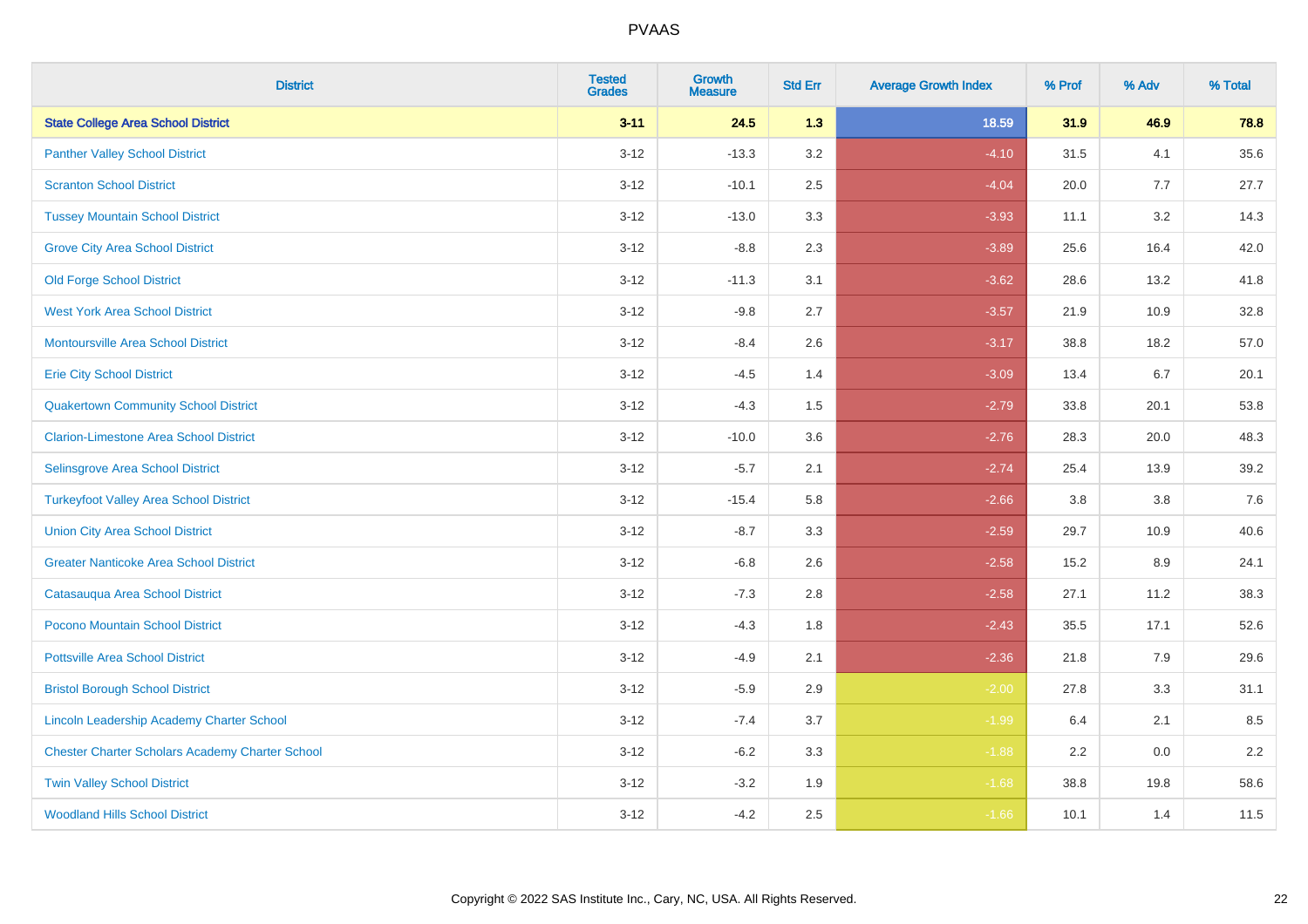| <b>District</b>                                 | <b>Tested</b><br><b>Grades</b> | <b>Growth</b><br><b>Measure</b> | <b>Std Err</b> | <b>Average Growth Index</b> | % Prof | % Adv | % Total |
|-------------------------------------------------|--------------------------------|---------------------------------|----------------|-----------------------------|--------|-------|---------|
| <b>State College Area School District</b>       | $3 - 11$                       | 24.5                            | 1.3            | 18.59                       | 31.9   | 46.9  | 78.8    |
| <b>Conemaugh Valley School District</b>         | $3 - 12$                       | $-6.3$                          | 4.1            | $-1.54$                     | 23.7   | 5.1   | 28.8    |
| <b>Keystone Education Center Charter School</b> | $3 - 12$                       | $-6.5$                          | 5.1            | $-1.28$                     | 0.0    | 0.0   | $0.0\,$ |
| <b>Millville Area School District</b>           | $3 - 12$                       | $-5.6$                          | 4.4            | $-1.26$                     | 31.4   | 11.4  | 42.9    |
| <b>Cameron County School District</b>           | $3 - 12$                       | $-5.0$                          | 4.4            | $-1.12$                     | 34.9   | 4.8   | 39.7    |
| <b>Wyomissing Area School District</b>          | $3 - 12$                       | $-2.4$                          | 2.6            | $-0.92$                     | 25.6   | 28.1  | 53.7    |
| <b>Conneaut School District</b>                 | $3 - 12$                       | $-2.3$                          | 2.6            | $-0.91$                     | 27.4   | 9.7   | 37.1    |
| <b>Bradford Area School District</b>            | $3 - 12$                       | $-1.8$                          | 2.3            | $-0.79$                     | 31.2   | 16.7  | 47.9    |
| <b>Roberto Clemente Charter School</b>          | $3 - 12$                       | $-3.3$                          | 4.1            | $-0.79$                     | 22.7   | 4.6   | 27.3    |
| <b>Bangor Area School District</b>              | $3 - 12$                       | $-1.2$                          | 2.0            | $-0.60$                     | 25.8   | 12.7  | 38.5    |
| <b>Penns Manor Area School District</b>         | $3 - 12$                       | $-1.9$                          | 3.5            | $-0.55$                     | 24.2   | 3.8   | 28.0    |
| <b>Forest City Regional School District</b>     | $3 - 12$                       | $-1.2$                          | 3.6            | $-0.33$                     | 26.5   | 8.2   | 34.7    |
| <b>Columbia Borough School District</b>         | $3 - 12$                       | $-1.1$                          | 3.6            | $-0.31$                     | 17.2   | 1.7   | 19.0    |
| <b>Cranberry Area School District</b>           | $3 - 12$                       | $-0.9$                          | 3.1            | $-0.29$                     | 25.5   | 9.7   | 35.2    |
| <b>Altoona Area School District</b>             | $3 - 12$                       | 0.1                             | 1.5            | 0.07                        | 29.0   | 13.8  | 42.8    |
| <b>Central Columbia School District</b>         | $3 - 12$                       | 0.3                             | 2.3            | 0.12                        | 25.4   | 37.6  | 63.0    |
| <b>Tulpehocken Area School District</b>         | $3-12$                         | 1.0                             | 4.9            | 0.20                        | 11.5   | 23.1  | 34.6    |
| <b>Ridley School District</b>                   | $3 - 12$                       | 0.3                             | 1.6            | 0.21                        | 32.0   | 10.7  | 42.6    |
| <b>Wilson School District</b>                   | $3 - 12$                       | 0.5                             | 1.5            | 0.32                        | 30.4   | 25.5  | 55.9    |
| <b>Avella Area School District</b>              | $3 - 12$                       | 1.6                             | 4.7            | 0.34                        | 34.8   | 7.2   | 42.0    |
| <b>Annville-Cleona School District</b>          | $3 - 12$                       | 1.1                             | 2.4            | 0.45                        | 34.8   | 13.6  | 48.5    |
| Daniel Boone Area School District               | $3 - 12$                       | 0.9                             | 1.9            | 0.46                        | 28.9   | 22.0  | 51.0    |
| <b>Union School District</b>                    | $3 - 12$                       | 2.5                             | 3.7            | 0.69                        | 17.9   | 10.4  | 28.4    |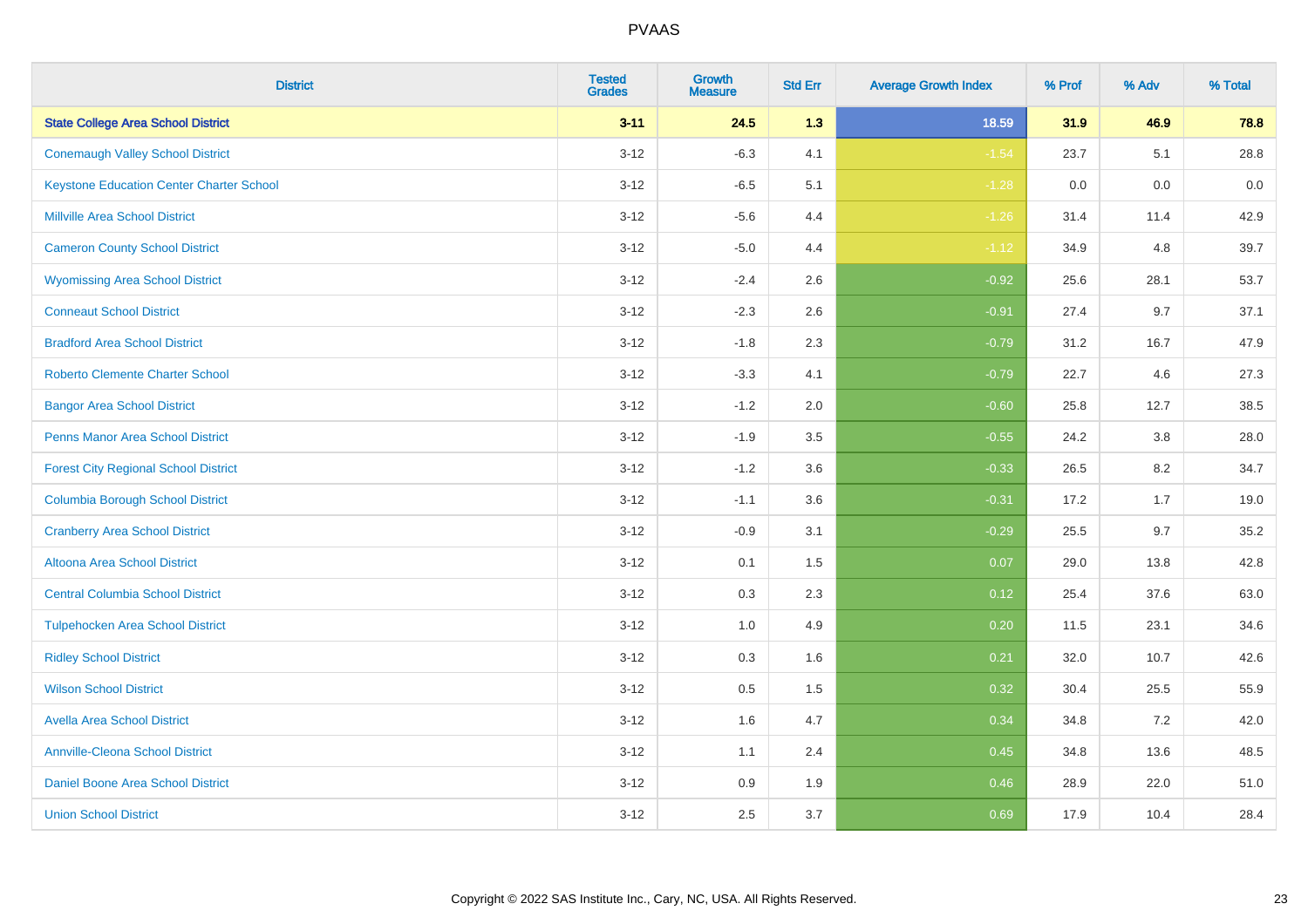| <b>District</b>                                 | <b>Tested</b><br><b>Grades</b> | <b>Growth</b><br><b>Measure</b> | <b>Std Err</b> | <b>Average Growth Index</b> | % Prof | % Adv   | % Total |
|-------------------------------------------------|--------------------------------|---------------------------------|----------------|-----------------------------|--------|---------|---------|
| <b>State College Area School District</b>       | $3 - 11$                       | 24.5                            | 1.3            | 18.59                       | 31.9   | 46.9    | 78.8    |
| <b>North Clarion County School District</b>     | $3 - 12$                       | 3.4                             | 4.1            | 0.83                        | 45.0   | 18.8    | 63.8    |
| <b>Pottstown School District</b>                | $3 - 12$                       | 2.0                             | 2.2            | 0.88                        | 19.4   | $6.2\,$ | 25.6    |
| <b>Eastern Lancaster County School District</b> | $3 - 12$                       | 2.9                             | 3.2            | 0.91                        | 35.2   | 36.4    | 71.6    |
| <b>Brownsville Area School District</b>         | $3 - 12$                       | 3.9                             | 3.8            | 1.04                        | 22.0   | 8.5     | 30.5    |
| People For People Charter School                | $3 - 12$                       | 6.4                             | 5.6            | 1.15                        | 2.4    | 0.0     | 2.4     |
| <b>Newport School District</b>                  | $3 - 12$                       | 3.8                             | 3.3            | 1.17                        | 38.8   | 10.4    | 49.2    |
| <b>Upper Dublin School District</b>             | $3 - 12$                       | 2.1                             | 1.8            | 1.19                        | 34.7   | 30.0    | 64.7    |
| <b>Purchase Line School District</b>            | $3 - 12$                       | 4.3                             | 3.3            | 1.30                        | 32.3   | 9.0     | 41.4    |
| <b>Chestnut Ridge School District</b>           | $3 - 12$                       | 4.0                             | 2.9            | 1.38                        | 33.2   | 11.0    | 44.2    |
| Conemaugh Township Area School District         | $3 - 12$                       | 4.8                             | 3.5            | 1.39                        | 30.9   | 27.8    | 58.8    |
| Susquehanna Township School District            | $3 - 12$                       | 3.9                             | 2.7            | 1.45                        | 19.0   | 13.1    | 32.0    |
| <b>Northern Potter School District</b>          | $3 - 12$                       | $6.8\,$                         | 4.6            | 1.48                        | 30.6   | 11.1    | 41.7    |
| <b>South Western School District</b>            | $3 - 12$                       | 2.5                             | 1.7            | 1.48                        | 36.2   | 19.7    | 55.9    |
| <b>Smethport Area School District</b>           | $3 - 12$                       | 5.8                             | 3.8            | 1.52                        | 24.6   | 20.0    | 44.6    |
| <b>Waynesboro Area School District</b>          | $3 - 12$                       | 3.0                             | 1.8            | 1.67                        | 26.0   | 23.5    | 49.5    |
| <b>West Shore School District</b>               | $3 - 12$                       | 2.2                             | 1.3            | 1.68                        | 31.8   | 15.2    | 47.1    |
| <b>Wyalusing Area School District</b>           | $3 - 12$                       | 5.7                             | 3.2            | 1.78                        | 38.6   | 12.9    | 51.4    |
| <b>Oswayo Valley School District</b>            | $3 - 12$                       | 9.9                             | 5.1            | 1.93                        | 26.5   | 44.1    | 70.6    |
| Pennsylvania Distance Learning Charter School   | $3 - 12$                       | $6.8\,$                         | 3.4            | 1.99                        | 19.8   | 6.2     | 25.9    |
| <b>Mckeesport Area School District</b>          | $3 - 12$                       | 4.6                             | 2.2            | 2.14                        | 21.1   | 4.4     | 25.5    |
| Northern Lehigh School District                 | $3 - 12$                       | 6.1                             | 2.5            | 2.42                        | 21.4   | 18.0    | 39.3    |
| Northern Tioga School District                  | $3 - 12$                       | 6.8                             | 2.6            | 2.64                        | 25.0   | 16.9    | 41.9    |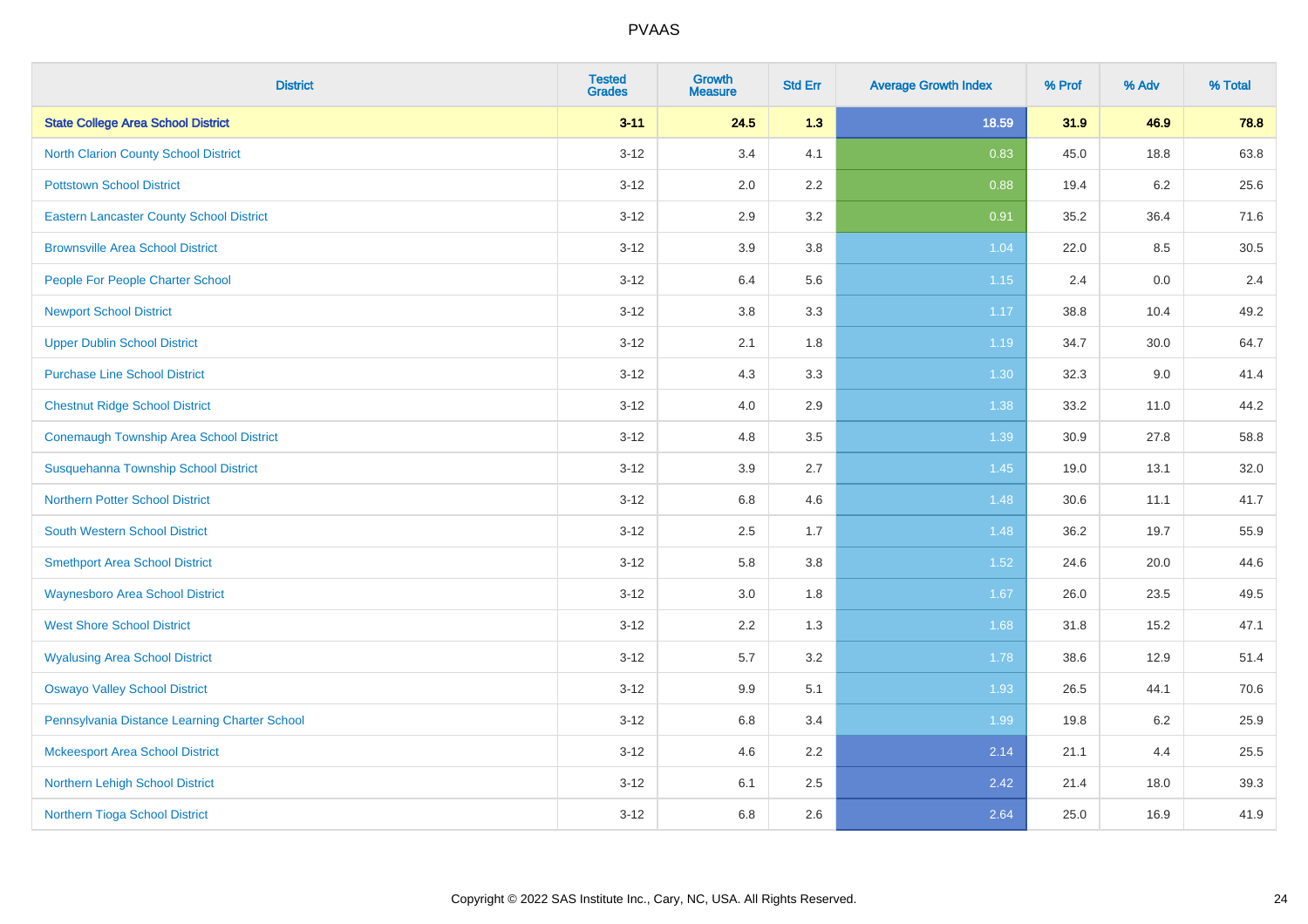| <b>District</b>                           | <b>Tested</b><br><b>Grades</b> | <b>Growth</b><br><b>Measure</b> | <b>Std Err</b> | <b>Average Growth Index</b> | % Prof | % Adv | % Total |
|-------------------------------------------|--------------------------------|---------------------------------|----------------|-----------------------------|--------|-------|---------|
| <b>State College Area School District</b> | $3 - 11$                       | 24.5                            | 1.3            | 18.59                       | 31.9   | 46.9  | 78.8    |
| <b>Tamaqua Area School District</b>       | $3 - 12$                       | 6.5                             | 2.4            | 2.72                        | 34.3   | 17.5  | 51.8    |
| <b>Donegal School District</b>            | $3 - 12$                       | 5.9                             | 2.2            | 2.72                        | 34.1   | 23.1  | 57.2    |
| <b>Apollo-Ridge School District</b>       | $3 - 12$                       | 9.5                             | 3.0            | 3.23                        | 34.0   | 9.4   | 43.4    |
| <b>Kutztown Area School District</b>      | $3 - 12$                       | 9.3                             | 2.8            | 3.34                        | 38.5   | 14.6  | 53.2    |
| <b>William Penn School District</b>       | $3 - 12$                       | 7.0                             | 1.9            | 3.61                        | 14.0   | 7.2   | 21.3    |
| <b>Dover Area School District</b>         | $3 - 12$                       | 7.1                             | 1.9            | 3.78                        | 33.0   | 18.7  | 51.7    |
| <b>Juniata County School District</b>     | $3 - 12$                       | 7.7                             | 2.0            | 3.81                        | 22.9   | 18.9  | 41.8    |
| <b>Radnor Township School District</b>    | $3 - 12$                       | 7.5                             | 1.9            | 4.03                        | 33.0   | 38.3  | 71.3    |
| <b>Elizabethtown Area School District</b> | $3 - 12$                       | 7.1                             | 1.7            | 4.19                        | 36.4   | 27.6  | 64.0    |
| <b>West Allegheny School District</b>     | $3 - 12$                       | 8.6                             | 2.0            | 4.34                        | 37.3   | 27.2  | 64.5    |
| <b>Conewago Valley School District</b>    | $3 - 12$                       | 7.6                             | 1.7            | 4.46                        | 41.3   | 19.4  | 60.6    |
| <b>Easton Area School District</b>        | $3 - 12$                       | 6.3                             | 1.3            | 4.91                        | 24.1   | 13.0  | 37.1    |
| Pen Argyl Area School District            | $3 - 12$                       | 12.8                            | 2.5            | 5.10                        | 28.5   | 23.8  | 52.3    |
| Penns Valley Area School District         | $3 - 12$                       | 14.1                            | 2.6            | 5.33                        | 29.6   | 23.3  | 52.9    |
| <b>Hermitage School District</b>          | $3 - 12$                       | 14.0                            | 2.5            | 5.59                        | 34.0   | 27.0  | 61.0    |
| Lampeter-Strasburg School District        | $3 - 12$                       | 11.0                            | 1.9            | 5.69                        | 35.4   | 32.3  | 67.7    |
| <b>Camp Hill School District</b>          | $3 - 12$                       | 20.7                            | 2.9            | 7.00                        | 32.3   | 41.4  | 73.7    |
| <b>Manheim Township School District</b>   | $3 - 12$                       | 10.9                            | 1.5            | 7.51                        | 30.9   | 31.0  | 61.9    |
| <b>Upper Darby School District</b>        | $3 - 12$                       | 11.2                            | 1.4            | 8.28                        | 23.8   | 11.8  | 35.6    |
| <b>Central York School District</b>       | $3 - 12$                       | 12.9                            | 1.5            | 8.64                        | 31.4   | 24.1  | 55.5    |
| <b>Loyalsock Township School District</b> | $3 - 12$                       | 26.7                            | 2.7            | 9.92                        | 36.8   | 35.1  | 71.9    |
| <b>Tyrone Area School District</b>        | $3 - 12$                       | 29.2                            | 2.3            | 12.86                       | 36.6   | 29.1  | 65.7    |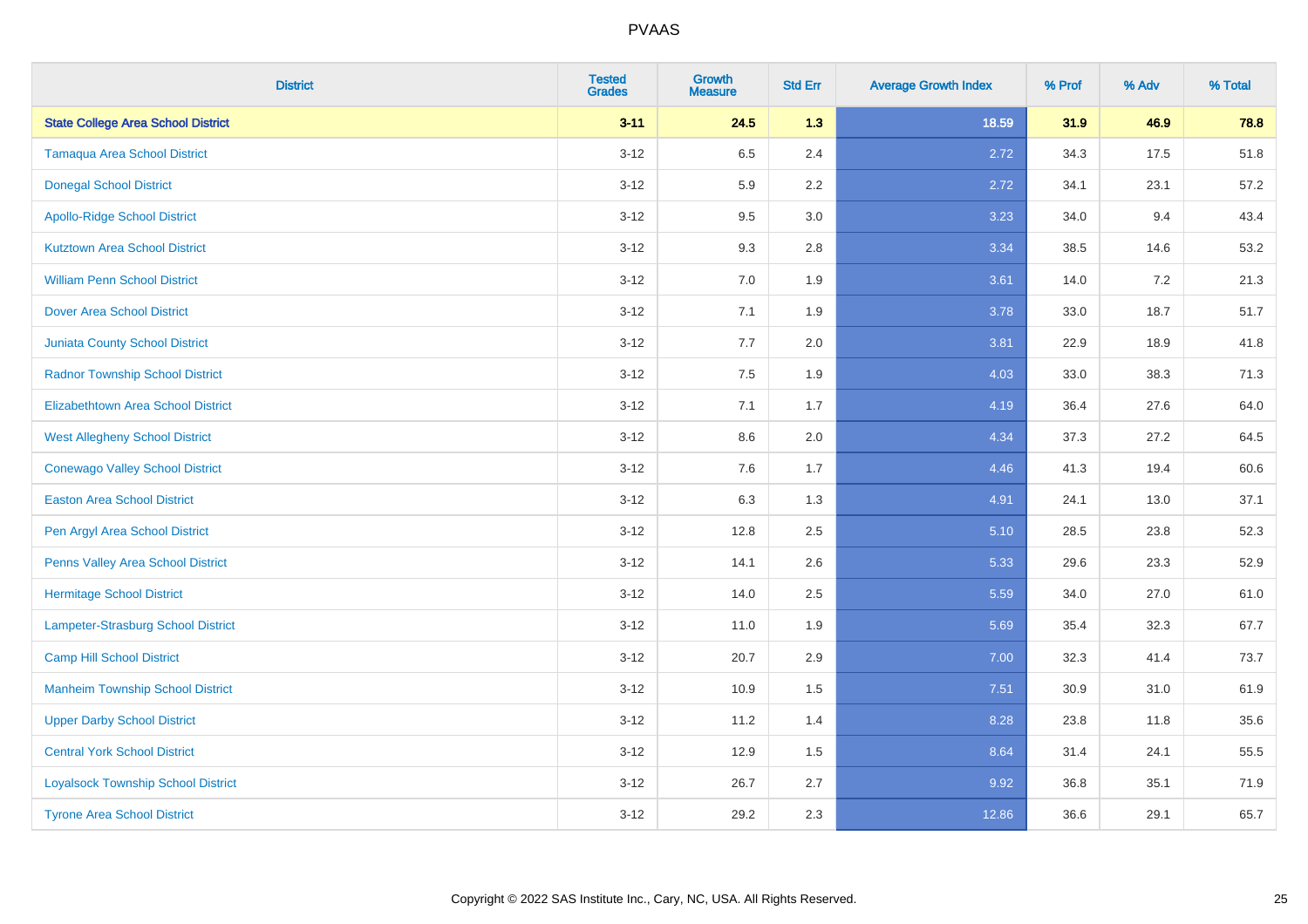| <b>District</b>                                                       | <b>Tested</b><br><b>Grades</b> | <b>Growth</b><br><b>Measure</b> | <b>Std Err</b> | <b>Average Growth Index</b> | % Prof | % Adv | % Total |
|-----------------------------------------------------------------------|--------------------------------|---------------------------------|----------------|-----------------------------|--------|-------|---------|
| <b>State College Area School District</b>                             | $3 - 11$                       | 24.5                            | 1.3            | 18.59                       | 31.9   | 46.9  | 78.8    |
| <b>Cumberland Valley School District</b>                              | $3 - 12$                       | 18.6                            | 1.2            | 15.79                       | 31.3   | 39.2  | 70.5    |
| <b>Environmental Charter School At Frick Park</b>                     | $3-9$                          | $-6.2$                          | 3.7            | $-1.67$                     | 25.9   | 3.4   | 29.3    |
| Esperanza Academy Charter School                                      | $4 - 11$                       | 2.1                             | 2.1            | 1.01                        | 14.2   | 3.6   | 17.8    |
| <b>Mastery Charter School - Pickett Campus</b>                        | $6 - 10$                       | 2.7                             | 4.2            | 0.65                        | 20.6   | 0.0   | 20.6    |
| <b>Innovative Arts Academy Charter School</b>                         | $6 - 11$                       | $-7.2$                          | 2.5            | $-2.83$                     | 2.0    | 0.0   | 2.0     |
| La Academia Partnership Charter School                                | $6 - 11$                       | $-15.5$                         | 5.7            | $-2.70$                     | 2.3    | 0.0   | 2.3     |
| Perseus House Charter School Of Excellence                            | $6 - 11$                       | $-6.4$                          | 2.6            | $-2.50$                     | 0.9    | 0.0   | 0.9     |
| Urban Pathways 6-12 Charter School                                    | $6 - 11$                       | $-4.1$                          | 5.7            | $-0.72$                     | 0.0    | 0.0   | $0.0\,$ |
| <b>Evergreen Community Charter School</b>                             | $6 - 11$                       | $-1.1$                          | 4.7            | $-0.23$                     | 34.6   | 26.9  | 61.5    |
| Boys Latin Of Philadelphia Charter School                             | $6 - 12$                       | $-8.0$                          | 2.7            | $-3.02$                     | 1.4    | 0.0   | 1.4     |
| Center For Student Learning Charter School At Pennsbury               | $6 - 12$                       | $-3.3$                          | 6.0            | $-0.55$                     | 23.1   | 0.0   | 23.1    |
| Dr Robert Ketterer Charter School Inc                                 | $6 - 12$                       | 7.1                             | 4.3            | 1.66                        | 7.3    | 1.7   | 9.0     |
| 21st Century Cyber Charter School                                     | $6 - 12$                       | 6.6                             | 2.1            | 3.16                        | 29.0   | 21.8  | 50.8    |
| <b>Mastery Charter School - Gratz Campus</b>                          | $7 - 10$                       | $-9.5$                          | 4.6            | $-2.09$                     | 0.0    | 3.4   | 3.4     |
| Mastery Charter School - Shoemaker Campus                             | $7 - 10$                       | $-2.3$                          | 2.8            | $-0.81$                     | 10.1   | 3.7   | 13.8    |
| <b>Lincoln Park Performing Arts Charter School</b>                    | $7 - 11$                       | $-14.9$                         | 2.7            | $-5.45$                     | 39.3   | 8.9   | 48.2    |
| <b>Achievement House Charter School</b>                               | $7 - 11$                       | $-8.2$                          | 3.6            | $-2.28$                     | 16.7   | 2.8   | 19.4    |
| <b>Mastery Charter High School-Lenfest Campus</b>                     | $7 - 11$                       | $-1.8$                          | 5.8            | $-0.30$                     | 26.3   | 0.0   | 26.3    |
| <b>West Side CTC</b>                                                  | $9 - 10$                       | $-32.0$                         | 3.9            | $-8.16$                     | 5.9    | 0.0   | 5.9     |
| Lehigh Valley Charter High School For The Arts                        | $9 - 10$                       | $-11.8$                         | 2.5            | $-4.76$                     | 28.9   | 5.7   | 34.6    |
| <b>Columbia-Montour AVTS</b>                                          | $9 - 10$                       | $-7.1$                          | 2.8            | $-2.52$                     | 19.5   | 3.2   | 22.7    |
| Preparatory Charter School Of Mathematics, Science, Tech, And Careers | $9 - 10$                       | $-5.1$                          | 2.5            | $-2.03$                     | 6.3    | 1.4   | 7.7     |